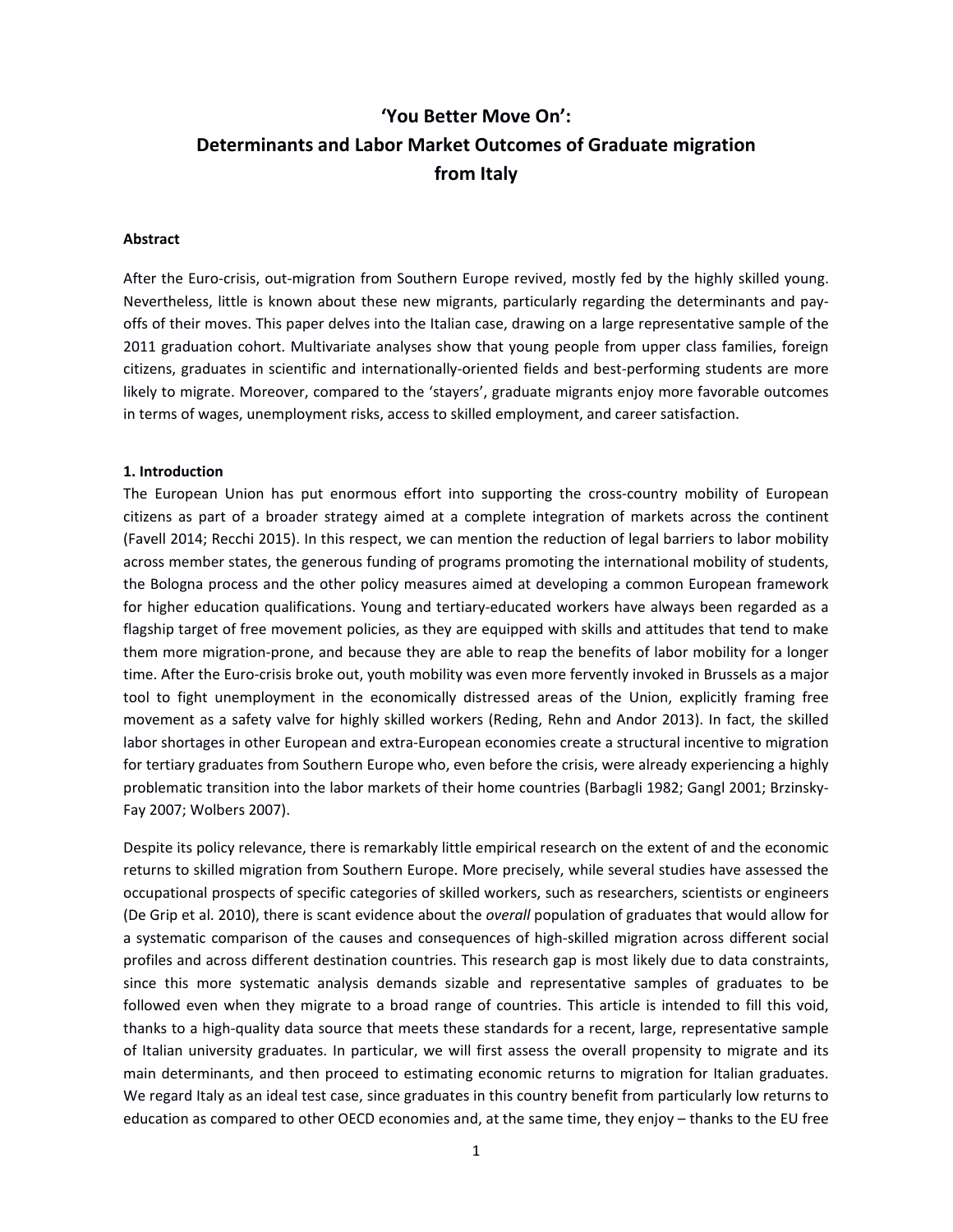movement regime – facilitated access to the labor markets of some European countries that face significant shortages of skilled human capital, such as Switzerland, Austria and Germany (Boeri et al. 2012). In addition, the employment outlook of the country has deteriorated after the economic crisis more than in other European countries. This may have intensified the propensity to migrate of Italian graduates.

In the next section, we will discuss our theoretical framework and hypotheses concerning the structural and institutional factors promoting skilled migration and its economic profitability in the Italian context. In section 3, we will present our data source, variables and methods. Section 4.1 contains evidence on the extent and determinants of migration, while section 4.2 assesses returns to migration for Italian graduates across five occupational outcomes (unemployment risks, earnings, access to highly skilled employment, self‐perceived overeducation, career satisfaction). Section 5 outlines our concluding remarks.

#### **2. Framing high‐skilled youth migration**

The neoclassical economic theory of migration represents a parsimonious explanation for international labor mobility (Arango 2000). This theoretical approach views the process of migration as an investment decision, where the returns to migration in terms of employment opportunities and higher wages should exceed the costs involved in moving. Following this theory, lifetime economic returns to migration should be higher for young, tertiary graduates, who are expected to display an above-average propensity to migrate, which is indeed the case in Western European countries (Fouarge and Ester 2008; Kahanec and Fabo 2013; Recchi and Salamońska 2015).

At the same time, sociologists have highlighted the role of non-economic drivers for cross-national resettlements. Educated youth in particular have been frequently shown to migrate for expressive reasons in the European context. For instance, Favell's (2008) portrait of 'Eurostars' is revealing of the complexities of such choices: tertiary‐educated, young adults in three Western European capitals (London, Amsterdam and Bruxelles) who mostly migrated in search of a full‐fledged recognition of their talent hardly fit into the stylized template of high-earning seekers in an international market. Other case studies resonate with similar accents in different geographical areas (Scott 2006; Krings et al. 2013; King et al. 2016), or as regards specific nationalities (Koikkalainen 2013). A survey-based study of Western intra-EU migrants found that, on balance, the affective dimension was at the root of a significant number of moves, reflecting an aspiration to reside with a partner of another nationality or to live one's sexuality outside the social control of the home environment (Santacreu et al. 2009). The key message of this literature is that enhanced spatial mobility reveals a mounting cosmopolitan lifestyle which expresses itself particularly in large cities (Beck 2008), thus feeding into an over‐representation of highly‐skilled youth among international migrants (Docquier and Machado Carneiro 2014).

It should be acknowledged that economic and expressive motives of migration intertwine or, as Massey (1990; 2003) aptly summarized, 'cumulate'. As regards the economic motives, the Italian labor market provides strong economic incentives to international migration for tertiary graduates. The demand for skilled workers is low in the Italian economy, due to the prevalence of small firms operating in traditional sectors (e.g., manufacturing, constructions, catering and tourism). Moreover, investments in R&D are comparatively scarce, and occupation in the public sector, which was a major employer of Italian graduates in the past, has declined over the past two decades (Anvur 2014). Access to the liberal professions is constrained by the high degree of entry regulations (Patterson 2008). Unsurprisingly, in Italy, the employment share of professional and managerial jobs has stagnated over the past three decades (Ballarino et al. 2016). These structural problems have been further exacerbated by the economic recession that started in the late 2000s, which hit Italy severely. The cohort of university graduates that we consider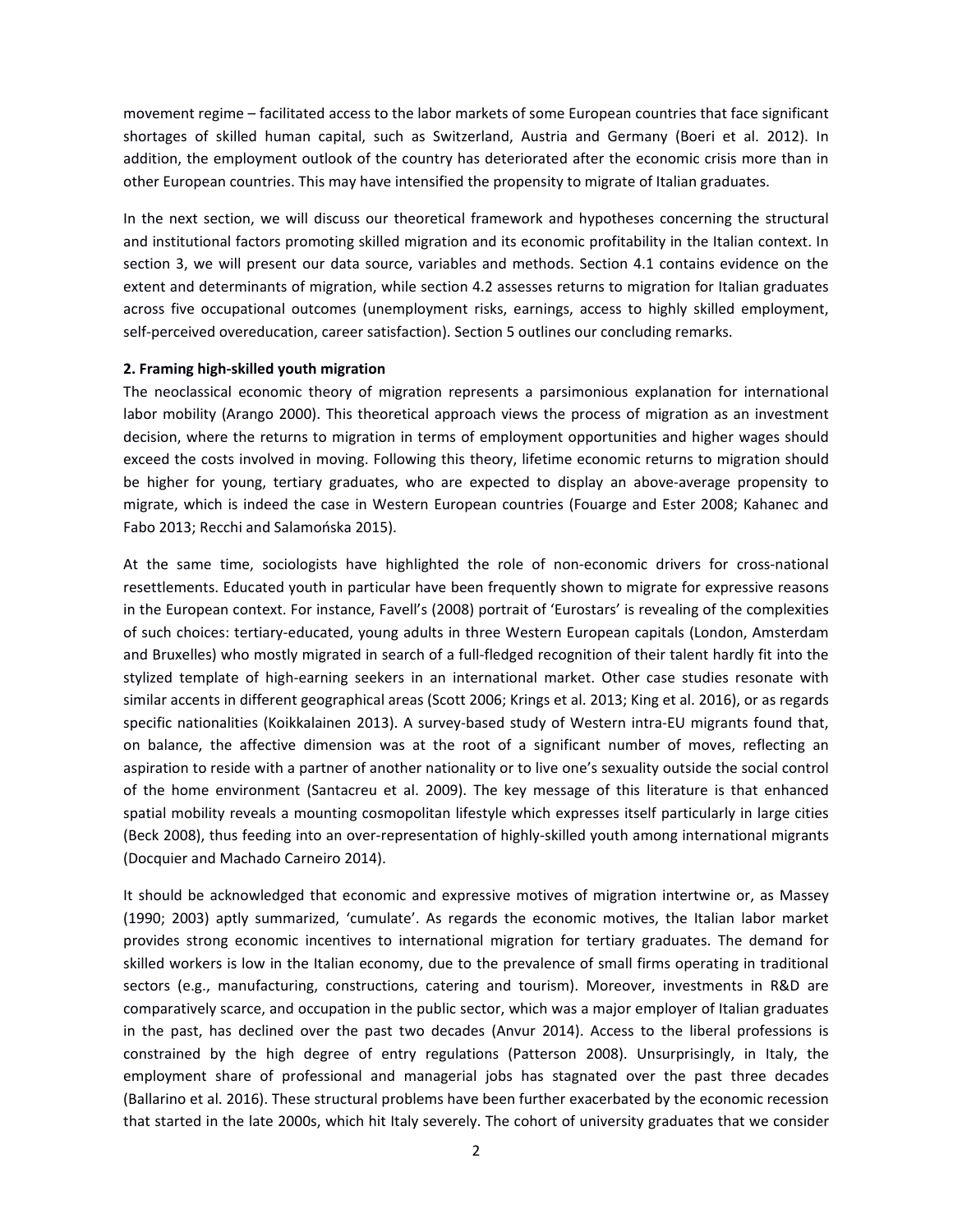in this work completed their studies in 2011 and have took their first steps in the labor market during this period of enhanced economic hardship.

The number of Italian graduates has considerably increased over the past three decades, spanning from 74,471 to 304,608 between 1987 and 2014 (Miur 2016). This growth has been primarily fed by a marked long‐term growth of upper secondary graduation rates in the 1980s and 1990s, which swelled the student population eligible to enroll in Higher Education; the recent increase in the matriculation rate to university that has followed the so-called Bologna process, implemented on a national scale in 2001, has also contributed to the expansion of university enrollments<sup>1</sup>.

These structural unbalances between supply and demand of skilled employment shed light on a seeming paradox. The share of graduates is comparatively low in Italy (24 % of the 25-34 years-old as opposed to an OECD average of 41% in 2014), but economic returns to tertiary degrees are equally low (OECD 2015). Despite the modest proportion of graduates in Italy, their unemployment rate in 2015 was at 16% among individuals aged 25-34, just as high as the corresponding value for upper secondary graduates  $(16.3%)^2$ . Moreover, the earnings premium of tertiary degrees is among the smallest in OECD countries (OECD 2015). This paradox is easily explained once we consider that the poor number of graduates in Italy also reflects the scarce demand for graduates in the labor market (Sestito 2014). Because employment opportunities and wage differentials are much more favorable for graduates in most other OECD countries, we can expect that international migration yields substantial economic returns for Italian graduates. We will test this first hypothesis by comparing Italian graduates who migrate abroad (movers) with Italian graduates who stay in the country (stayers) across five indicators of occupational performance:

# *H1: Ceteris paribus, movers display a smoother labor market transition than stayers as regards: a) unemployment risks; b) access to skilled employment; c) earnings; d) overeducation; e) career satisfaction.*

Hence, we argue that Italian graduates have strong economic incentives to migrate. However, the choice to migrate also carries with it a number of significant economic and non-economic constraints. The recognition of educational qualifications is still far from being even across member states: the EU legislation is often translated partially or 'contextualized strategically' at the country level in order to protect insiders over external potential competitors (Paul 2013; Shaw and Miller 2013), and the situation can be even worse for graduates who migrate outside Europe; the difficult acknowledgement of past pension rights for movers is another well-known critical issue. Moreover, transaction costs associated with access to housing and paperwork needed for migration must be taken into account as costs of international resettlement. Additionally, language barriers play a critical role, especially in a multilingual mosaic like the EU (Adsera and Pytlikova 2015; Aparicio Fenoll and Kuehn 2014). This constraint is particularly important in Italy, where proficiency in foreign languages is comparatively weak (Eurobarometer 2012). Finally, the social and psychological costs of migration must be factored in, even though they are mitigated by cheaper and expanding means of transportation and communication in Europe over the last decades. These costs may

<sup>1</sup> In more recent years, matriculations have started to decline, possibly due to the growing disillusion concerning the occupational prospects of the new bachelor degrees that have replaced the old 4‐ or 5‐year degrees.

<sup>2</sup> These data are available in the online data archive of Italian National Bureau of Statistics: dati.istat.it (consulted on March 2, 2016).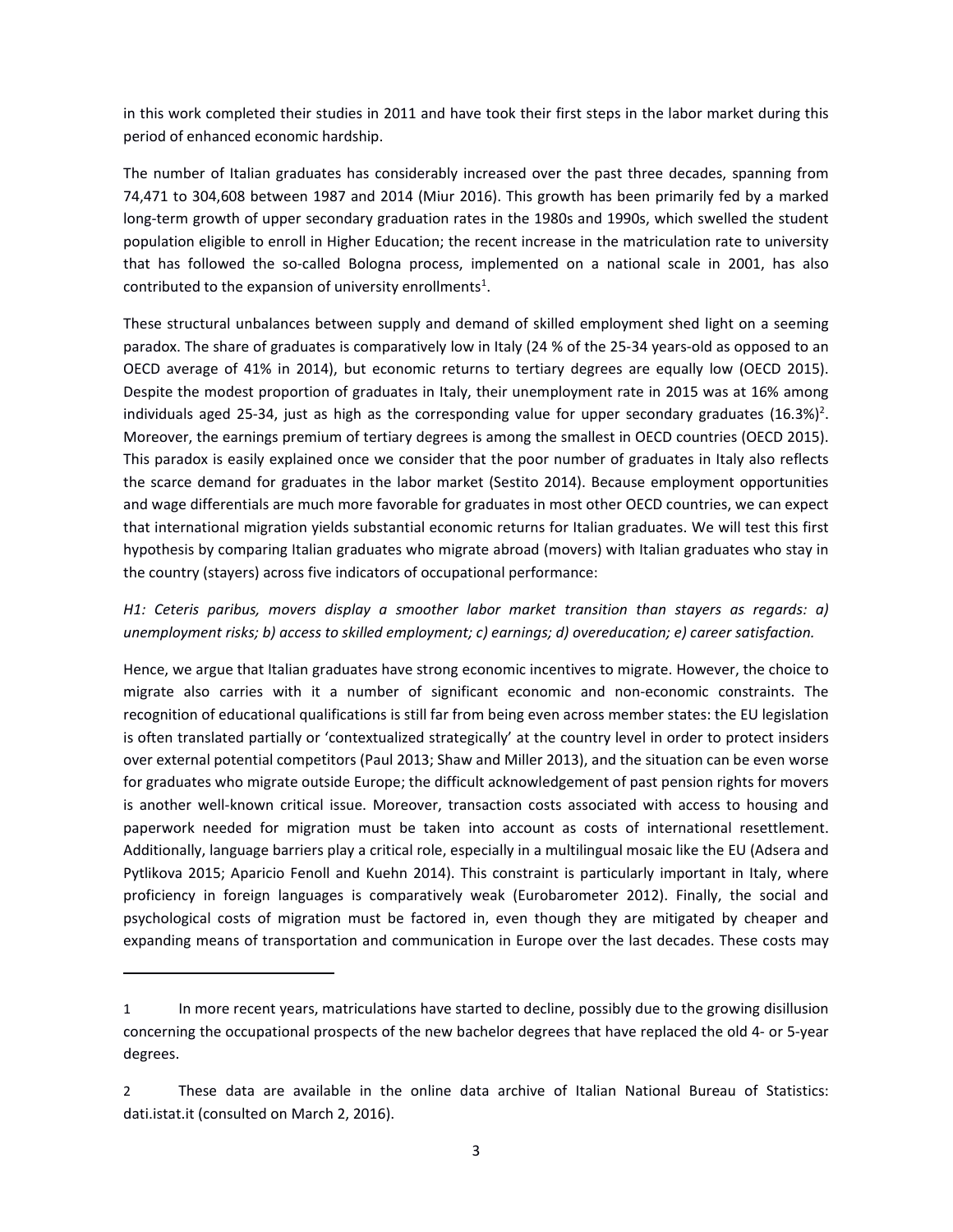be particularly high in a familistic society like Italy, where cultural norms converge with welfare state arrangements in promoting a long period of cohabitation of young adults with their parents, even after graduation and labor market entry, thus relying on informal exchanges between generations (Impicciatore 2015).

The above barriers to migration are not equally distributed among graduates, thus generating different propensities to migrate and different opportunities to reap the occupational benefits of migration. First, like in other countries, in Italy a more privileged social background is associated with higher foreign language proficiency, as well as with the development of more cosmopolitan attitudes and lifestyles that mitigate the social and psychological costs of migration (Gerhards 2014). Moreover, for upper class families, migration can represent a credentialing strategy associated with the attainment of prestigious foreign qualifications. Finally, these families can bear the economic costs of migration more easily. Second, foreign students who graduated in Italy are more likely to display cosmopolitan attitudes and to face lower social costs of migration back home; indeed, if they return to their country of origin, they can fall back on pre-existing networks of social support<sup>3</sup>. Moreover, considering the imbalance between supply and demand for skilled labor in Italy and the better economic prospects for graduates in several neighboring European countries, these foreign students have low incentives to stay in the country after graduation, rather choosing to invest their educational qualifications in more knowledge-intensive graduate markets. We would thus expect that:

# *H2: Ceteris paribus, the propensity to migrate is higher for: a) graduates from upper class families; b) graduates from foreign countries.*

Moreover, fields of study differ in the marketability of their degrees and of the underlying skills. In some fields, human capital is highly nation-specific: this is particularly the case for law and for fields that cater specifically to national civil servants, such as social work. Inversely, degrees involving highly transferable skills, such as scientific fields, are more likely to promote migration; among fields displaying a high degree of skill transferability, those characterized by an explicit international orientation, such as foreign language and international relations, are more likely to recruit students with a cosmopolitan orientation and to develop foreign language skills that boost their inclination to migrate. Indeed, students in these fields can be channeled directly into foreign employment by their university institutions. Similarly, graduates from any field who took part in international exchange programs during their studies should be more likely to migrate because they developed skills and cultural attitudes which promote migration, and because these experiences abroad can reduce the information barriers which affect the transaction costs associated with migration. This leads us to formulate the following hypotheses:

*H3: Ceteris paribus, the propensity to migrate is higher for: a) graduates of scientific and internationally‐ oriented fields; b) graduates who enrolled in international exchange programs during their university studies.* 

 $3$  The Italian system of Higher Education attracts few foreign students, who amount to 1.3% of the total of graduates. They are predominantly from Eastern Europe (55%), Southern Europe (5.1%) and Western continental Europe (7.7%), while only few students come from Northern Europe (0.3%) or from other Western countries (0.9%). Citizens of developing countries amount to 31%, with a similar share of students from South America, Africa and Asia.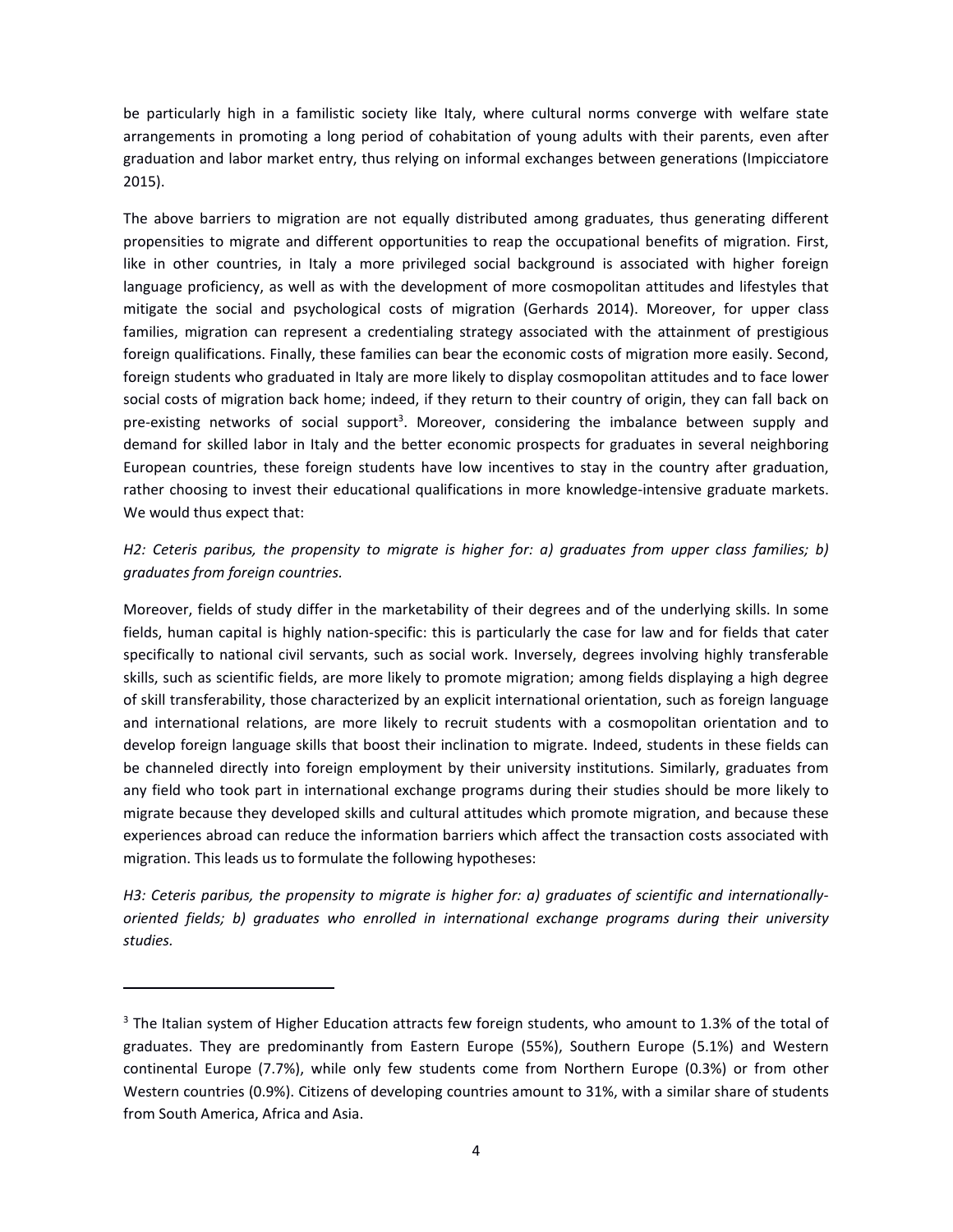In the next section we present the data and the statistical methods that we have used to assess these hypotheses.

### **3. Data and methods**

We tested the above hypotheses using data from a large-scale survey on Italian tertiary graduates' careers (*Indagine sull'inserimento professionale dei laureati*), conducted by the Italian National Bureau of Statistics (ISTAT) in 2015.<sup>4</sup> This survey involves a representative sample of 58,400 individuals who obtained a tertiary degree in 2011 (26,741 individuals completed a Bachelor programme, BA hereafter, and 31,659 completed a Master programme, MA). These data provide detailed information on the educational and labor market outcomes of graduates, together with information concerning their country of residence at the time of the interview.

ISTAT follows graduates regardless of their country of residence, and the documentation of this survey does not report higher attrition rates for movers. We have data on 2,857 graduates who lived abroad at the time of the interview – that is, four years after graduation. We have grouped their destination countries in the following six categories: Northern Europe (Scandinavia, United Kingdom and Ireland), Western Continental Europe (including France), Southern Europe, Eastern Europe, economically developed countries outside Europe (mostly the United States, Canada and Australia), and a residual category that includes developing countries. The motivation behind this classification is to maximize the level of detail of the analyses, taking into account the low numbers for extra‐European countries. For the same reason, we will differentiate by country of destination only in the analyses on occupational returns to migration, and not in those concerning the determinants of migration.

Unfortunately, our cross‐sectional data do not provide information on the timing of foreign migration, which is a significant limitation. Our picture is a snapshot of migration at a given time and therefore excludes people who may have migrated in previous years and returned. However, since the sample comprises individuals who graduated from an Italian university, we can reasonably assume that migration took place after graduation for most of them. BA-holders who, after graduating in 2011, subsequently obtained a MA degree are excluded from the analytical sample. Indeed, these individuals are not comparable with the other BA graduates because of their different educational trajectory (three vs. five years of tertiary education), nor with MA graduates, due to different work experience<sup>5</sup>. We thus end up with an analytical sample of 47,534 individuals. Graduates who were still studying in 2015 are included in the first part of the analyses, which refers to the social determinants of migration, but not in the analyses

<sup>4</sup> ISTAT adopted a two‐stage process of data collection. In the first stage, all Italian universities were asked to provide administrative information and contact data for all their graduates of the 2011 cohort. From this complete list of the population, which referred to 299,449 graduates, the sample of graduates to be interviewed was drawn. In the second stage, the questionnaires were administered by means of a mixed CATI/CAWI method. ISTAT adopts state-of-the-art procedures to maximize randomness and representativeness of the samples, and its official status favours higher response rates than most private research institutes. Nevertheless, the response rate is 70.2%, while we are not in a position to assess the non‐response risk of different categories of potential respondents.

<sup>&</sup>lt;sup>5</sup> Since we do not know whether these graduates have achieved their master degree in Italy or abroad, it is difficult to include them in the analyses.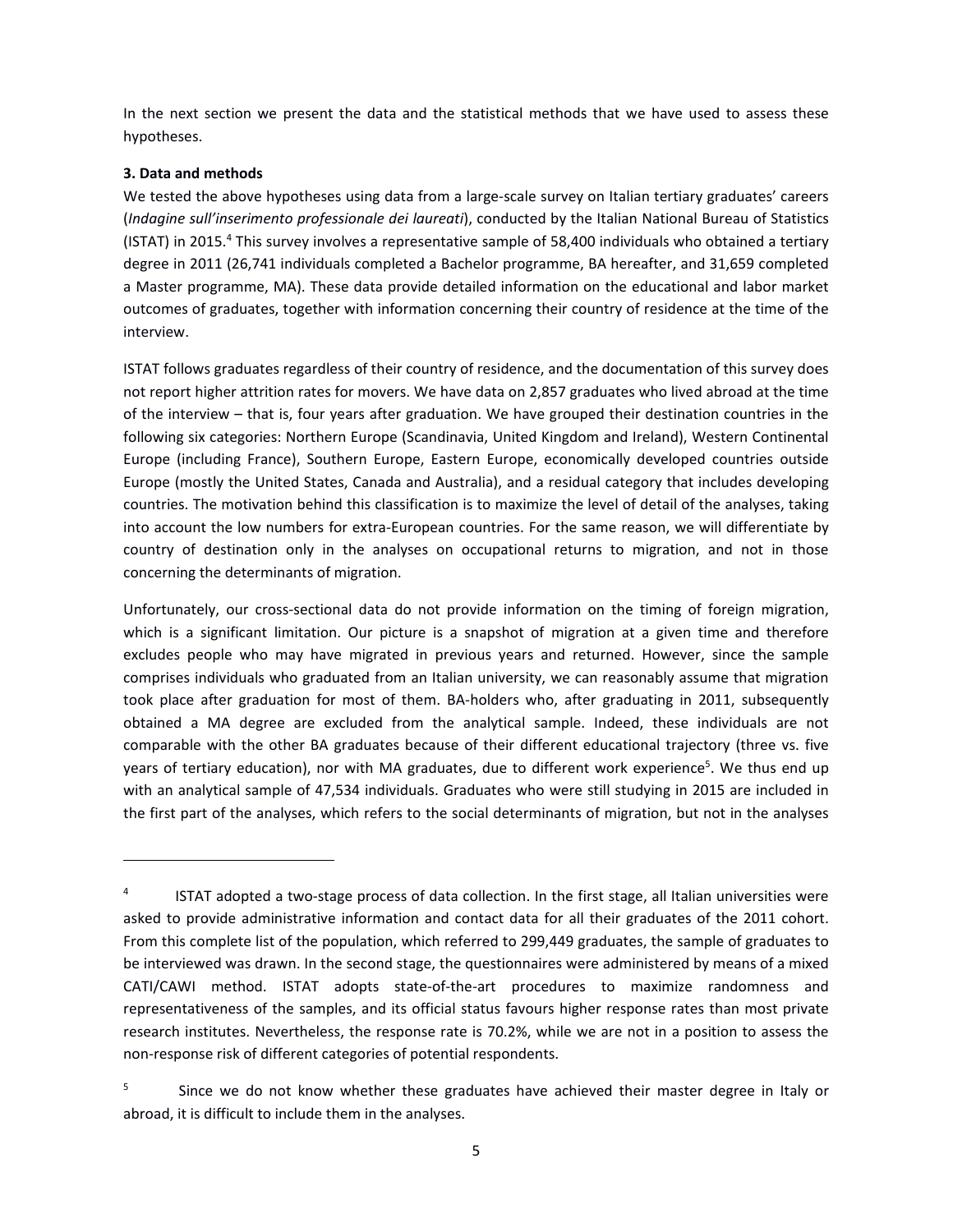on the occupational careers of graduates. For this second part of the analyses, the analytical sample thus includes 41,301 graduates.

Three sets of analyses are presented in the next section. First, the determinants of migration are assessed by means of logistic regression models, where the dependent variable is a dummy which equals to 1 if the graduate was living abroad four years after graduation, and 0 otherwise. These models include sociodemographic factors (sex, age, parents' occupational class<sup>6</sup>, citizenship), information on the educational careers of respondents (type of upper secondary diploma, academic performance in upper secondary education, university matriculation year, type of tertiary degree, field of study, public or private university, final graduation mark in university), as well as information related to mobility experiences before graduation (country or geographic area of residence before enrolling at university, geographic area of the university, and study abroad experiences during university education).

As regards the analyses of the occupational outcomes of migration, we will first estimate a multinomial logit model, where the dependent variable is employment condition, measured in four categories: employed, unemployed, student, other condition of inactivity. This model includes, alongside the control variables listed above, a variable for the country of residence of graduates at the time of the interview<sup>7</sup>.

Then, conditional on being employed, we will consider four occupational outcomes: net monthly earnings, access to highly skilled employment, and two subjective indicators concerning perceived overeducation and satisfaction for career prospects. As regards earnings, we control for cross-national differences in the cost of living by adjusting graduates' earnings by the Purchasing Power Parity conversion factor for 2015, as reported by the World Bank; the results for this adjustment are presented in the descriptive table below. As can be seen, adjusting by purchasing power results in substantial corrections of cross-country differentials in the earning prospects of Italian graduates.

# **[TABLE 1 ABOUT HERE]**

Moreover, in order to control for different working-time regimes across countries, monthly earnings have been converted into hourly earnings. We take the logarithm of net hourly earnings as dependent variable. Access to highly skilled employment is a dummy variable that is equal to 1 if the individual is employed in an occupational category within the ISCO 1997 major groups 1 (Managers) or 2 (Professionals), 0 otherwise. Perceived overeducation is defined by respondents' self-assessment of the match between their level of education and the educational requirements of their jobs ("Was a tertiary degree necessary to get your current job?"; overeducation occurs whenever respondents answer "No"). Finally, graduates were surveyed about their level of satisfaction with regard to the career prospects of their current job (very satisfied, fairly satisfied, a little satisfied, not at all satisfied); the variable takes value 1 if the individual is very satisfied, 0

<sup>&</sup>lt;sup>6</sup> A dominance criterion is adopted to construct this variable: parents' occupational class is defined by the highest level observed among the parents.

 $<sup>7</sup>$  It can be objected that the choice of a destination country is not exogenous to the occupational</sup> situation. We have therefore run the models with a simple dummy for movers/stayers. The substantive conclusions are unchanged.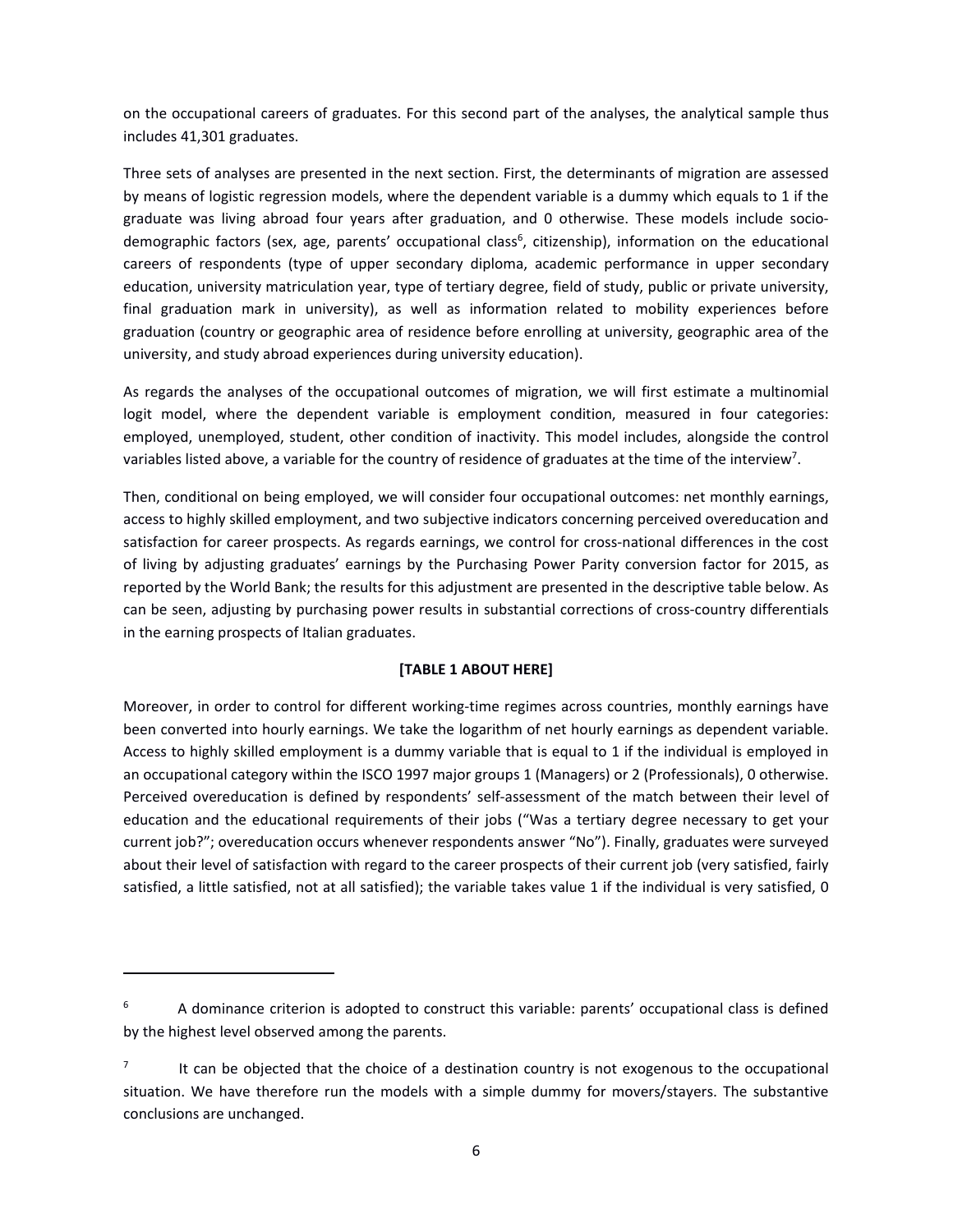otherwise<sup>8</sup>. The functional form of regression models for the above outcomes depends on the nature of the dependent variables: it is linear for earnings and logistic for the remaining outcomes. The set of control variables is the same as for occupational status, plus a dummy for part‐time employment, a dummy that indicates whether the graduate worked during university and a dummy that marks whether the job at the time of the interview started after graduation.

Despite this rich set of controls, it is of course possible that the models omit some significant predictors of occupational attainment that are not equally distributed among movers and stayers. For instance, we cannot control neither for achievement orientations, nor for standardized measures of cognitive ability. Therefore, due to this selection issue, we cannot interpret our coefficients in causal terms<sup>9</sup>. However, we will see in the next section that movers are only a moderately selected population in terms of characteristics that are known to correlate with achievement orientations and ability, such as measures of academic performance. Moreover, in order to strengthen the robustness of our analyses, we will compare the standard regression‐based estimates with propensity score matching estimates. Propensity score matching aims at mimicking experimental treatment randomization in the context of observational settings, and it ensures that regression-based estimates are not undermined by a lack of common support (Kaliendo and Kopeinig 2005). The idea is to create a sample of units that received the treatment (in our case, people who migrated) which is comparable to a sample of units that did not receive it on all observed covariates. The propensity score is defined as the probability of being exposed to the treatment  $(D=1)$ conditioning on a set of observable characteristics X. Formally:

# *p(X)=P{D=1|X}*

In our case, D is a dummy equal to 1 if the individual migrated, 0 otherwise, and the propensity score is computed on the set of covariates listed above, which account for socio‐demographic factors, educational career indicators, and previous experiences of mobility. Then, treated individuals (movers) are matched with non‐treated individuals (stayers) and their occupational outcomes are compared in order to have an ATT estimate (average treatment effect on the treated) of the "effect" of migration<sup>10</sup>.

### **4. Results**

### *4.1 The extent and determinants of migration*

In this section we will first describe the extent of international migration of Italian graduates and the profile of movers, and then assess the occupational outcomes of movers. Table 2 reports that 4.7% of tertiary graduates live abroad four years after graduation; in absolute terms, this means that every year almost 14,000 Italian graduates migrate abroad. This figure is consistent with the results reported by Becker et al. (2004), who estimated that, in the late 1990s, between 3% and 5% of Italian college graduates were

<sup>&</sup>lt;sup>8</sup> Additional analyses have been conducted where the dependent variable is equal to 1 if the interviewees answer "a lot" or "quite a lot", 0 otherwise. The results are virtually identical to those reported in the article (available upon request).

<sup>&</sup>lt;sup>9</sup> Unfortunately, the dataset does not contain any variable that could be used as a plausible instrument to account for selection into migration.

<sup>&</sup>lt;sup>10</sup> More specifically, we use caliper matching, where each treated *i* is matched to the closest nontreated *j* in terms of the propensity score, within a predefined radius that we set at 0.01.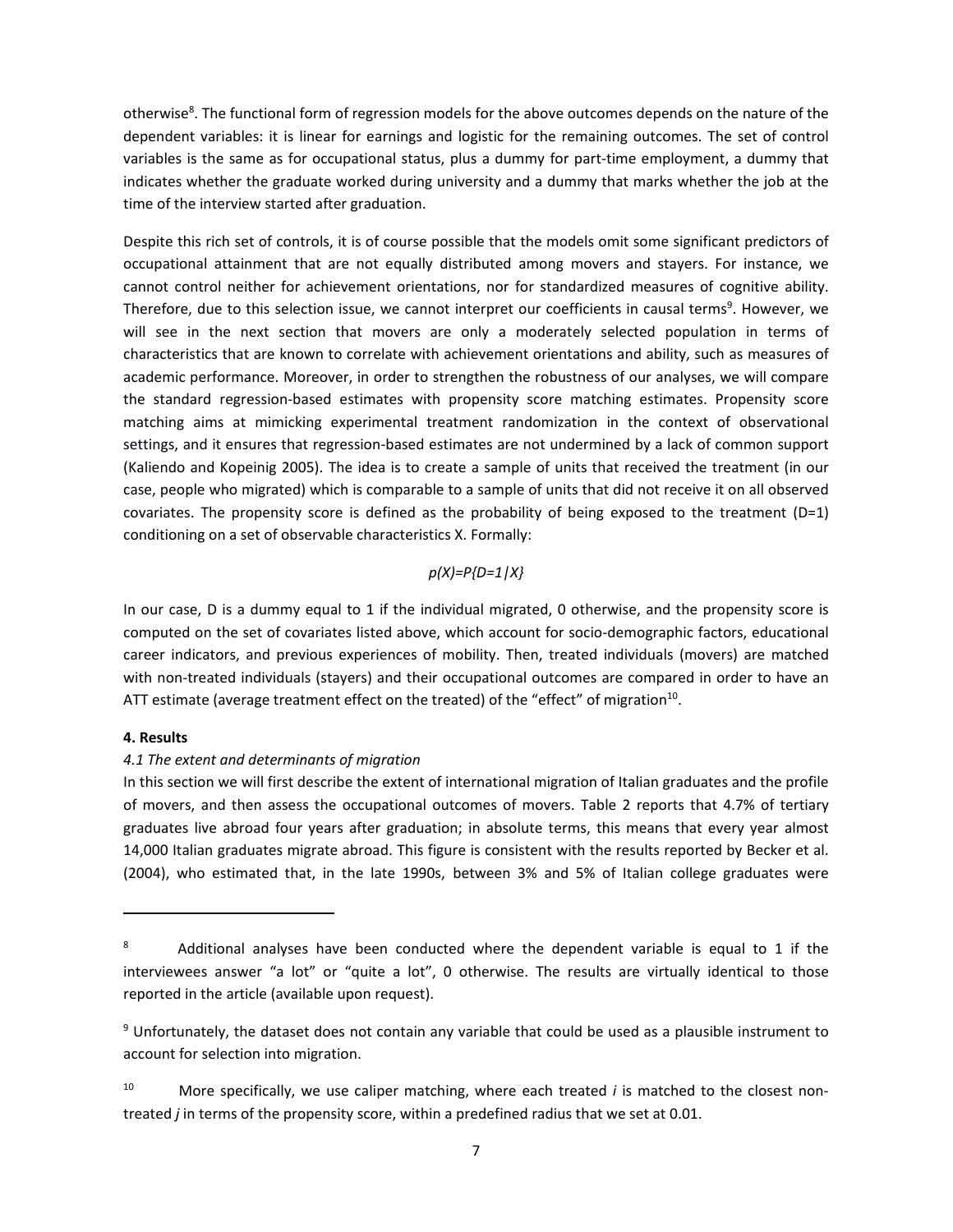dispersed abroad in the year after graduation $^{11}$ . In 2007, another large sample study found that five years after graduation 3% of Italian graduates lived abroad (Almalaurea 2008)<sup>12</sup>. Recent studies suggest that these figures may in fact have increased quite steeply after 2011 (Rosina 2014; Anelli and Peri 2016). Indeed, if we consider the previous wave of our survey, carried out in 2011 on individuals who graduated in 2007, the migration rate is significantly lower (2.4%).

Unsurprisingly, the majority of migrants opt for a European country, in line with theoretical arguments and empirical research, which indicate that the economic and extra-economic costs of migration are a key determinant of the choice of destination country. Indeed, the neighboring graduate markets of Western continental Europe that display a sustained demand for tertiary graduates (mainly Germany, Switzerland, and France) are the preferred destinations of Italian graduates: they absorb four migrants out of ten. UK, Ireland and Scandinavia hold lower but significant attraction, while other European countries, as well as extra‐European destinations, host a limited portion of graduates.

#### **[TABLE 2 ABOUT HERE]**

Table 3 presents the results concerning the determinants of migration. The influence of the covariates is described by the average marginal effects, which refer to changes in the probability to migrate. The first model incorporates only socio‐demographic predictors, while the second model also includes information on educational careers and previous mobility experiences. As can be seen, women and older respondents display lower propensities to migrate, as is also found in research on migration intentions (Recchi and Salamońska 2015, 136-7). Possibly, they are more likely to experience constraints to mobility stemming from family or personal relationships. Supporting hypotheses 2a and 2b, international migration is less common among working class graduates (‐2.7 percentage points, and ‐2.3 if the head of the household is not employed) and more common among foreign students who graduated in Italy (+6.4 percentage points).

#### **[TABLE 3 ABOUT HERE]**

Model 2 indicates that academic performance in upper secondary and in tertiary education is positively associated with the propensity to migrate: better‐performing students are more likely to move on. Moreover, in line with hypotheses 3a and 3b, the propensity to migrate is higher among graduates from fields of study that provide students with more easily transferable skills, such as foreign language (+3.6 percentage points) and scientific fields (+3.3 percentage points), and among students that have participated in international exchange programs  $(+5.7$  percentage points)<sup>13</sup>. The results discussed so far

<sup>&</sup>lt;sup>11</sup> This estimate is based on a 5% random sample of the official register of Italians residing abroad. Unfortunately, this register is notoriously problematic as regards education, and the authors themselves note that 30% of their cases are missing for this variable.

<sup>&</sup>lt;sup>12</sup> Another study of Italian PhD holders three to five years after the discussion of their dissertation reported that 6.4% of them lived abroad. Of course, this higher rate refers to a specific sub‐population of graduates that is, by the very nature of scientific work, embedded in international networks and epistemic communities (ISTAT 2011).

<sup>&</sup>lt;sup>13</sup> Model 2 also reveals that universities in Northern Italy are significantly more likely to yield graduate out-migration flows. This may reflect their overall higher academic status and thus the marketability of their degrees internationally. Northern Italian universities tend to drain high performing students from the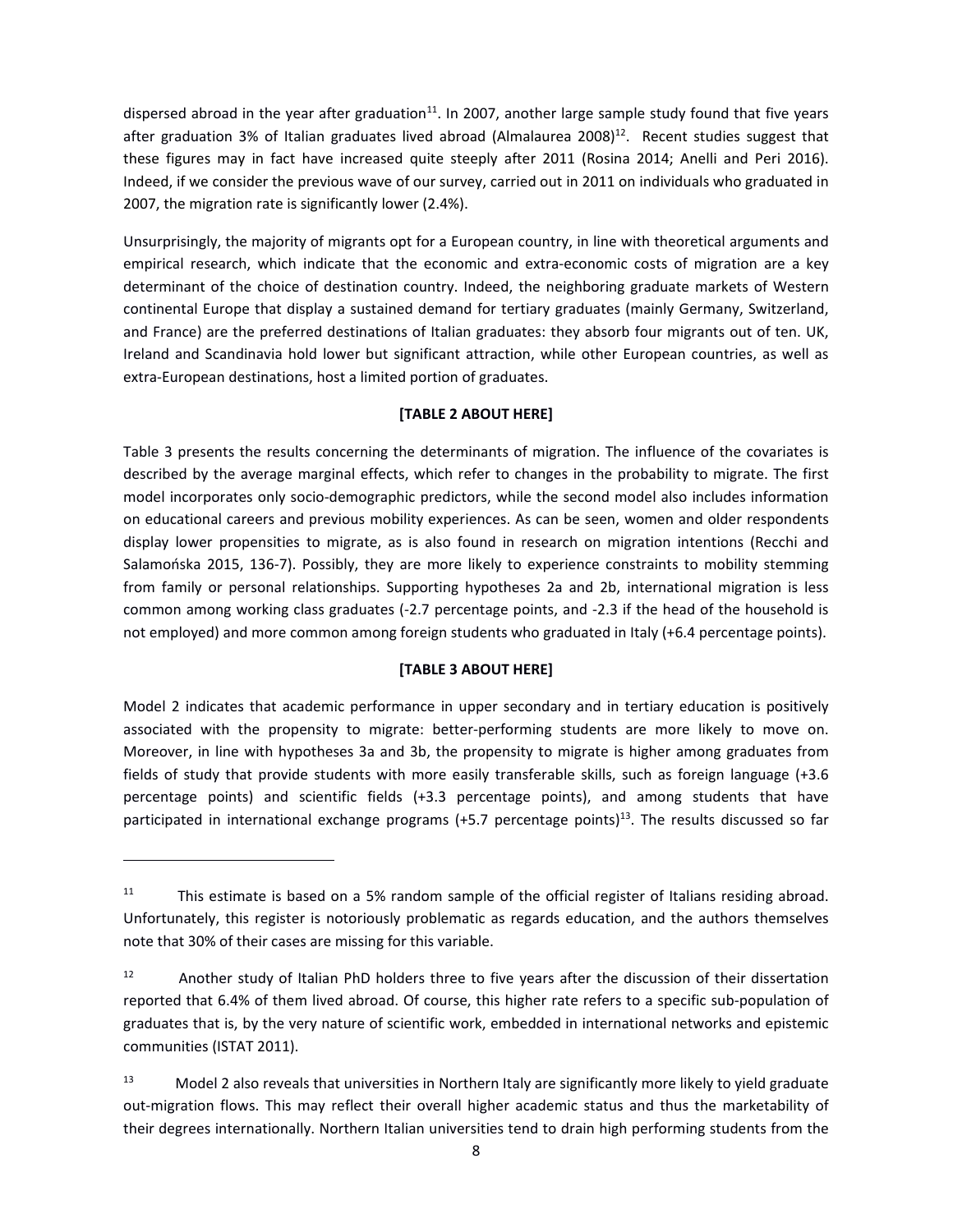move in the expected direction and confirm previous research which outlines that international migrants tend to be a positively selected population (Belot and Hatton 2012).

Finally, a previous experience of migration is a powerful determinant of the propensity to move after graduation. Respondents who lived abroad before enrolling at university are more likely to migrate than residents in Italy; this effect is particularly strong (+67.7 percentage points). Of course, it is unsurprising that foreign students who graduated in Italy display a higher inclination to leave the country after graduation, since they face lower transaction costs, particularly if they return to their home countries. Moreover, these students are likely to be positively selected in terms of attitudes associated with a higher propensity to migrate which may lead them to reap the benefits of their educational investments in labor markets that offer better occupational prospects than Italy. Due to data constraints, we are not able to discriminate between these two hypotheses. What this result clearly indicates is the inability of the Italian system to absorb (and benefit from) the skilled foreign workers that it has contributed to train.

#### *4.2 The occupational outcomes of movers*

In Table 4 we present the results of a multinomial logit model for the probability of being a student, employed or unemployed, as opposed to being inactive (reference category). To save space, the table reports only the coefficients of interest (the full results are reported in the appendix).

#### **[TABLE 4 ABOUT HERE]**

Movers are much more often students, except those living in Eastern Europe and in developing countries. Conversely, they are less often employed, while differentials in unemployment risks are small and never statistically significant. Hypothesis 1a is thus not supported: at least in the years immediately after graduation, migration is markedly geared to further education and does not translate into higher employment rates. These results suggest that direct entry into the labor market is not necessarily the dominant motive of migration. Migrating to developed countries with a rich supply of internationally recognized universities may also reflect a broader credentialing strategy that can be appealing for graduates who plan to return to Italy after having completed their graduate studies abroad. It is also possible that the degrees of Italian graduates are not fully appreciated by employers in the destination countries and that they are therefore obliged to strive for additional qualifications.

We can now assess the occupational outcomes of those movers who do find employment abroad in comparison with stayers<sup>14</sup>. Table 5 presents two sets of estimates for each occupational outcome: standard regression‐based estimates and propensity score matching estimates. As can be seen, propensity‐score estimates confirm quite closely regression‐based estimates. Both sets of estimates indicate that migration is definitively a rewarding investment for Italian graduates. First, the average net hourly salary of movers,

South, in a country where South-North internal migration has picked up again over the last decade (Panichella 2014).

 $14$  It is worth noting that we did not detect any relevant difference between migrants and stayers with respect to the main characteristics of jobs, namely type of contract and sector of employment. The only exception is that stayers are more frequently employed in the health sector, which is not surprising if we consider that graduates from the corresponding field are among the least inclined to move (see tab. 3)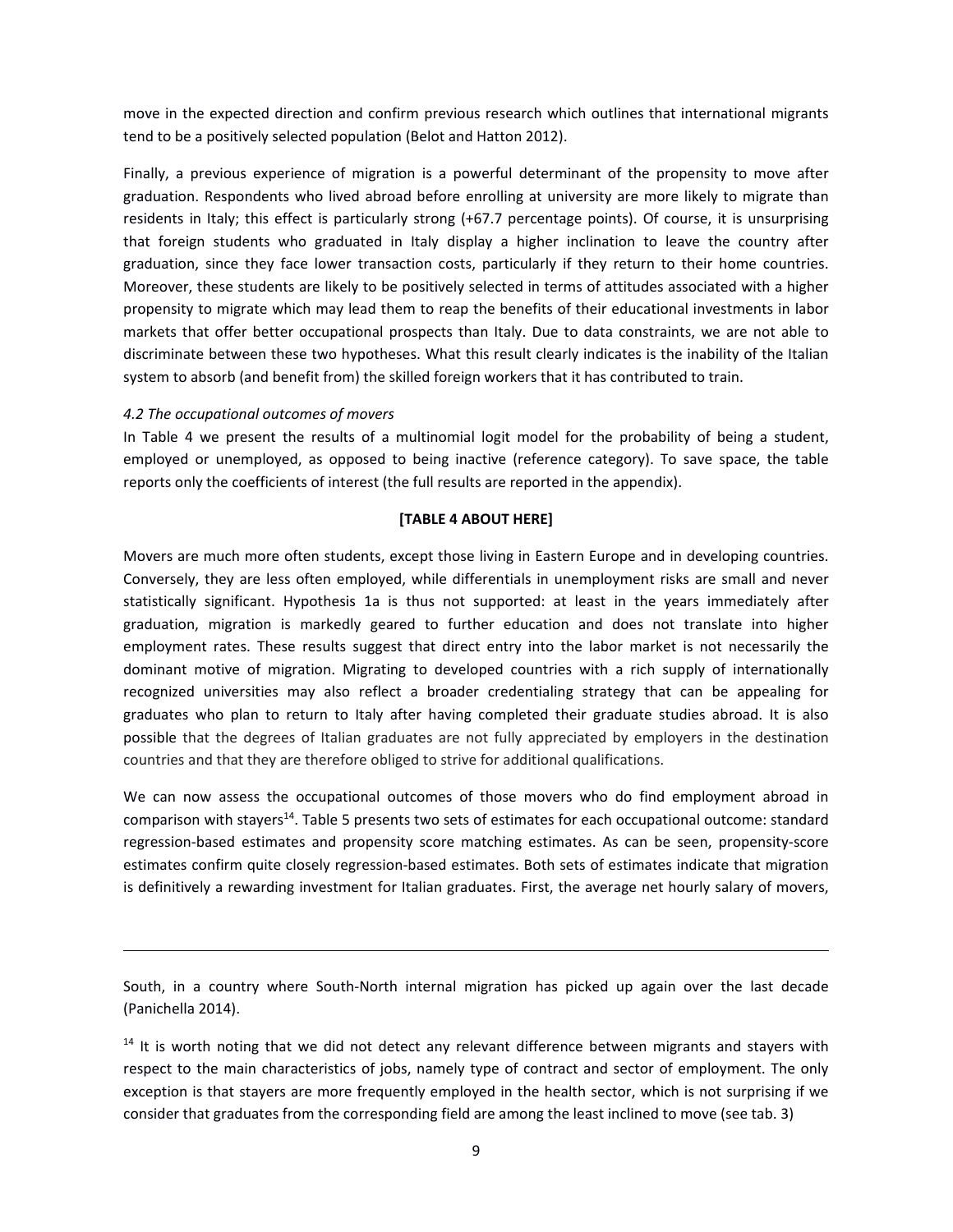adjusted by purchasing power, is 36.2 percentage points higher than the salary of stayers<sup>15</sup>. Second, movers have more often access to highly skilled managerial and professional occupations: the differential amounts to almost 7 percentage points (the base probability is 50%). Movers are also much more satisfied with the career opportunities offered by their jobs: the advantage over stayers is comprised between 19 and 20 percentage points (the base probability of being very satisfied is  $32\%/^{16}$ .

### **[TABLE 5 ABOUT HERE]**

However, movers are more dissatisfied than stayers when it comes to the *perceived* risks of overeducation, at least when looking at propensity-score estimates. We have just seen that an objective, ISCO-based measure of the skill level of occupations reveals a substantial gap in favor of movers, and that this gap translates into considerable earnings differentials. Indeed, we have argued that, given the characteristics of the Italian labor market, migration should substantially increase the chances to access highly skilled jobs. However, the subjective perceptions of movers and stayers do not reflect this gap. This is less surprising once we consider that the definition of 'graduate job' is subjective and possibly largely influenced by the characteristics of the broader context. Hence, graduates may downwardly adjust their expectations concerning graduate jobs in contexts – such as the Italian labor market – where the availability of these jobs is restricted. Conversely, it is also possible that movers left Italy with too high (or even unrealistic) expectations, and that this is reflected in their judgements.

We also estimated the above models with the inclusion of interaction terms between the dummy for migration and gender, social origin, or field of study. These analyses show no statistically significant difference, suggesting that the occupational gaps between movers and stayers do not differ between men and women, between fields of study, or social classes of origins (results available upon request). However, caution is needed when interpreting these results, since the lack of statistical significance may simply reflect a lack of statistical power.

Figure 1 plots the regression-based coefficients for the four selected occupational outcomes across the six clusters of destination countries, always taking stayers as reference category (the full results are reported in the Appendix). These coefficients clearly indicate that the occupational prospects of movers differ across destinations. Net of purchasing power, movers always earn more than stayers, but the gap is particularly strong for graduates who live in developing extra-European countries (the earnings premium relative to stayers is +75.9%); the earnings of graduates living in developed countries are 42.9% higher than the earnings of stayers. Graduates who remain within the European borders benefit from migration, although to a lower extent: compared to living in Italy, the earnings premium of migration is +35.7% in Continental Europe, +40.1% in Eastern Europe, +27.7% in Northern Europe and +16.1% in Southern Europe. We may

 $15$  As a robustness check, we have rerun these models using the previous wave of this survey, carried out in 2011. The patterns are highly similar, but we detect lower returns to migration. For instance, the earnings premium has risen from 27.2% in 2011 to 36.2% in 2015.

 $<sup>16</sup>$  These results are quite reassuring, if we consider the reasons behind migration. ISTAT survey does not</sup> include any specific question about the main motive of migration, but migrants are asked to rate the level of importance of a set of possible drivers of their choice. Job-related aspects – such as the possibility of finding a more qualified and highly rewarded job – systematically score higher than personal reasons or study opportunities. For a qualitative study of migration motives of young Italians, see Caneva (2016).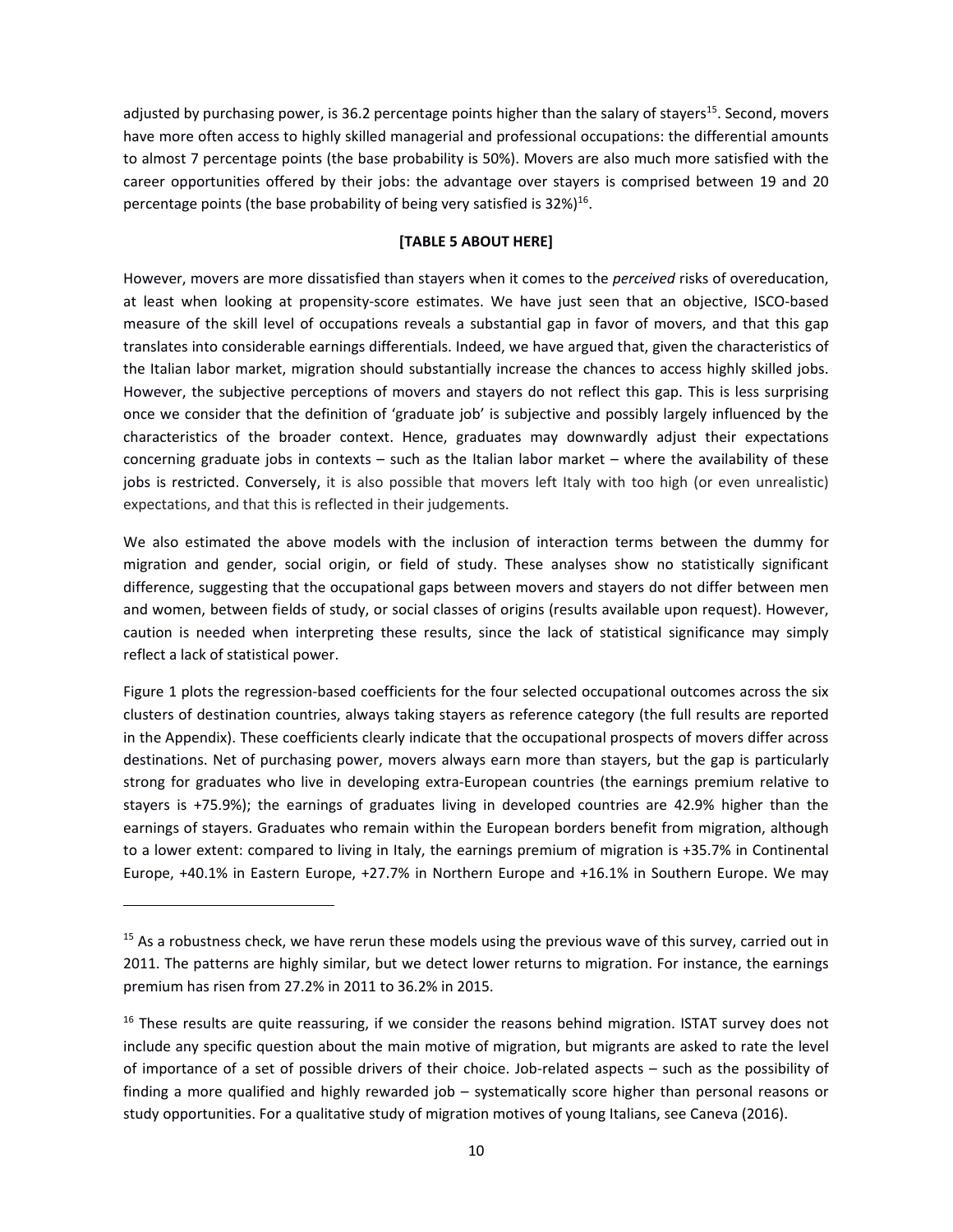thus conclude that the higher the economic and non‐economic costs of migration are, as indicated by the choice of a destination country overseas, the higher its economic benefits. This is consistent with existing comparative evidence on the occupational attainments of migrants, which tend to rise the greater the distance from the country of origin (Spörlein and van Tubergen 2014).

#### **[FIGURE 1 ABOUT HERE]**

Moving to results concerning the other outcomes, access to highly skilled employment is more likely in all destination regions: the point estimates suggest that the gap is weaker in Southern and Northern Europe and particularly large in extra-European countries. In terms of perceived career opportunities (i.e., job satisfaction), movers are in an advantageous position everywhere, but less so in Southern Europe. Finally, in line with our previous remarks concerning the subjective bias of the indicator of overeducation, we see that perceived overeducation is found to be lower than in Italy only in developing countries. Overall, we may conclude that migration to developing nations is particularly rewarding and that migration towards the Southern European neighbors is the least rewarding option.

#### **5. Conclusions**

Our analyses indicate that international migration sets out a promising scenario for Italian graduates. Compared to their counterparts that enter the national labor market, movers benefit from higher chances of accessing highly skilled jobs with better career opportunities, and they enjoy an earning premium of +36%, adjusting for differences in purchasing power. This premium rises to +42.9% if they move to developed extra‐European nations (mainly the US, Canada and Australia) and even to +75.1% if they settle in developing countries. Given the great labor market predicaments faced by graduates in Italy, we expected international migration to yield positive returns, but the magnitude of these differentials is quite sizable. To repeat, we cannot interpret these labor market differentials in causal terms, but their magnitude is so sizeable that it is difficult to claim that they are entirely due to selection effects.

Interestingly, movers do not enjoy any advantage when it comes to the *perceived* chances of access to graduate jobs. This is unsurprising, if we consider that the perception of what constitutes a graduate job is also shaped by the labor market context: in a country where graduates are frequently demoted to less skilled jobs, the notion of 'graduate job' is likely to be broadened. If this interpretation is correct, Italian graduates may fail to fully appreciate the occupational opportunities which open to them by choosing to migrate. More generally, it may be noted that if our results concerning the very high economic returns to migration enjoyed by Italian graduates are novel within the academic community, the general public may not be expected to be better informed.

In the light of these findings, the share of graduates who leave the country (4.7%) may even look low. This seeming paradox is resolved if we consider the multiple barriers to international migration that we have discussed. We would like to especially highlight two hurdles that are prominent in the Italian case: on the one hand, the knowledge of foreign languages, which is remarkably weak among Italian students; on the other, the 'social costs' of migration, which are likely to be higher in a familistic society like Italy. Indeed, we have found that students in internationally‐oriented fields and with international study experiences, as well as foreign students who graduated in Italy, display a significantly higher propensity to migrate after graduation. This suggests that, when language barriers and social costs of migration are lower, graduates are more ready to reap the economic benefits of crossing national borders.

If our interpretation is correct, the international mobility of graduates may be enhanced by removing information and language barriers. It should be clear, however, that this 'safety valve' cannot replace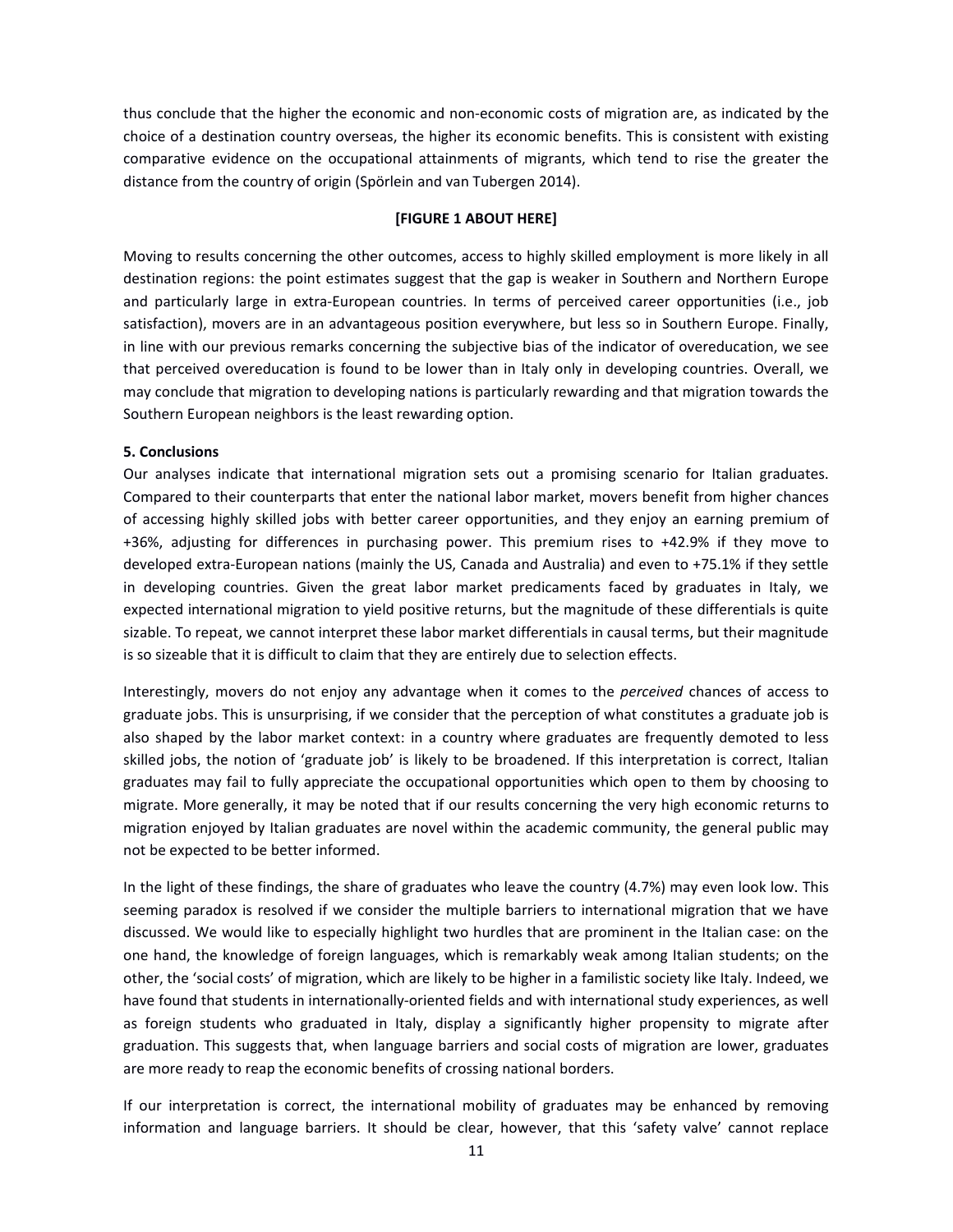macroeconomic policies aimed at creating skilled employment opportunities for Italian youth. Our results suggest that an expansion of international migration may entail negative consequences not only in terms of brain drain, but also of social inequality. Upper class graduates are better equipped to expatriate both to strengthen their educational credentials and to improve their occupational prospects. Currently, the migration rate is quite low, so that this dynamic cannot play any major role. However, our analysis of the relative propensities to migrate suggests that, far from promoting an equalization of opportunities, the opening of a geographically larger labor market for high‐skilled youth may work as an additional avenue of social reproduction.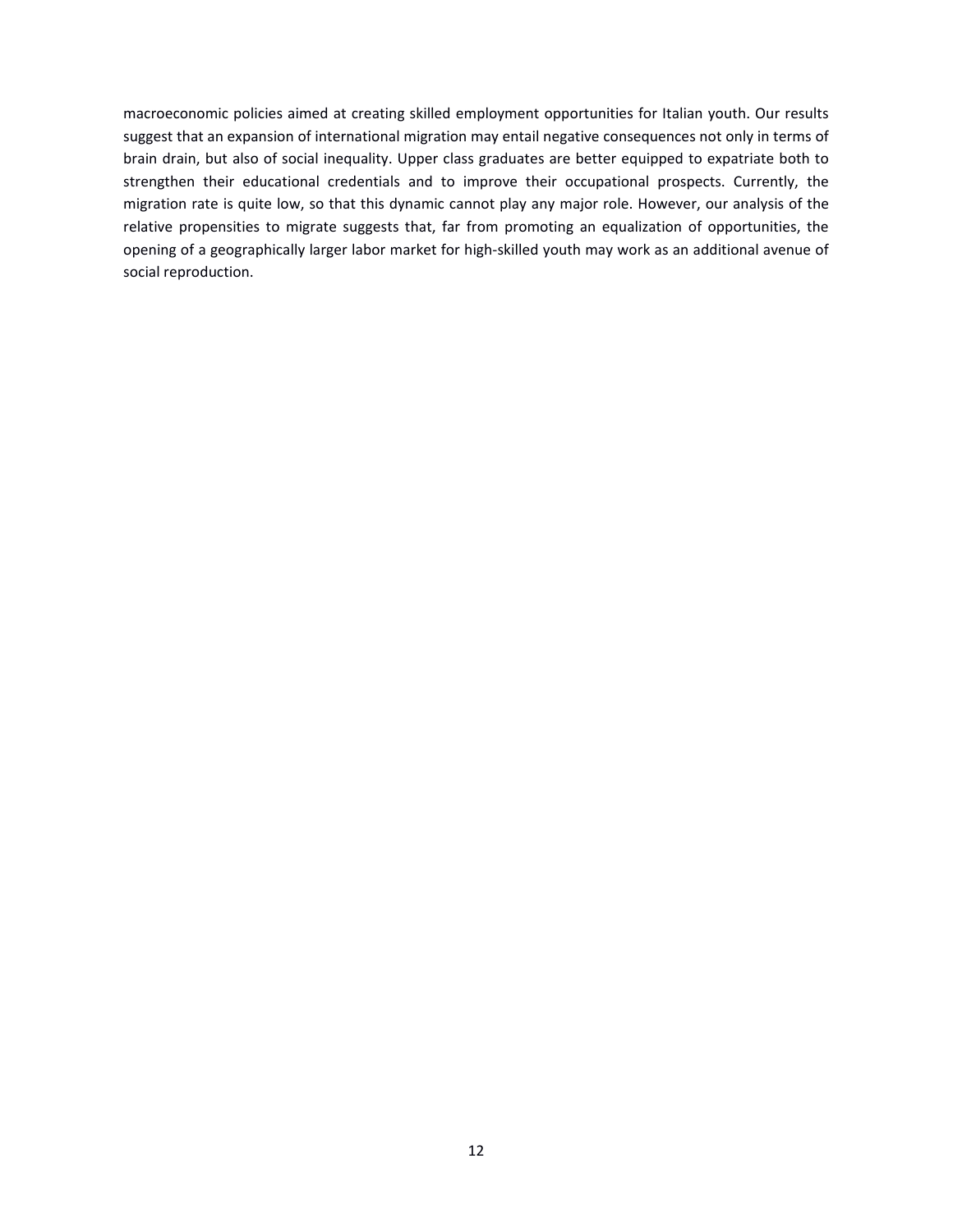#### **References**

Adsera, A. and M. Pytlikova (2015). "The role of language in shaping international migration", in *The Economic Journal*, 125(586): F49‐F81.

Anelli, M. and G. Peri (2016). "Does Emigration Delay Political Change? Evidence from Italy during the Great Recession", NBER Working Paper 22350. NBER : Cambridge (Ma).

Aparicio Fenoll, A. and Z. Kuehn. (2014). "Does foreign language proficiency foster migration of young individuals within the European Union?", No. 8250. Institute for the Study of Labor (IZA).

Arango, J. (2000). "Explaining migration: a critical view", *International Social Science Journal*, 52(165): 283‐ 296.

Balduzzi, P. and A. Rosina (2011). "Giovani talenti che lasciano l'Italia: fonti, dati e politiche di un fenomeno complesso", *Rivista delle Politiche Sociali*, 3: 43‐60.

Barbagli, M. (1982). *Educating for Unemployment: Politics, Labor Markets, and the School System‐‐Italy, 1859‐1973.* New York: Columbia University Press.

Beck, U. (2008). "Mobility and the cosmopolitan perspective", in Weert, C., Kaufmann, V. and S. Kesselring (eds), *Tracing mobilities: Towards a cosmopolitan perspective*, Farnham: Ashgate, 25‐35.

Becker, S. O., Ichino, A., and G. Peri (2004). "How Large is the" Brain Drain" from Italy?", *Giornale degli Economisti e Annali di Economia*: 1‐32.

Belot, M. V. K. and Hatton, T. J. (2012). "Immigrant Selection in the OECD", in *The Scandinavian Journal of Economics*, 114: 1105–1128.

Boeri, T., Brücker, H., Docquier, F. and H. Rapoport (2012). *Brain drain and brain gain: the global competition to attract high‐skilled migrants*, Oxford: Oxford University Press.

Brzinsky-Fay, C. (2007). "Lost in transition? Labour market entry sequences of school leavers in Europe", *European Sociological Review*, 23(4): 409‐422.

Caliendo, M. and Kopeinig, S. (2005). Some practical guidance for the implementation of propensity score matching. IZA discussion series 1588.

Caneva, E. (2016). "Giovani italiani che emigrano: percorsi di vita inediti all'epoca della crisi economica globale", *Mondi migranti*, 10(3): 79‐93.

De Grip, A., Fouarge, D. and J. Sauermann. (2010) "What affects international migration of European science and engineering graduates?", *Economics of Innovation and New Technology*, 19(5): 407‐421.

Docquier, F. and Machado, J. (2014). "Global competition for attracting talents and the world economy" IRES Discussion Papers.

Eurobarometer (2012). "Europeans and their Languages," Special Eurobarometer 386, Directorate General for Education and Culture, European Commission.

Favell, A. (2008). *Eurostars and Eurocities: Free Movement and Mobility in an Integrating Europe*, Oxford: Blackwell.

Favell, A. (2014). *Immigration, Integration and Mobility: New Agendas in Migration Studies*. ECPR Press: Colchester.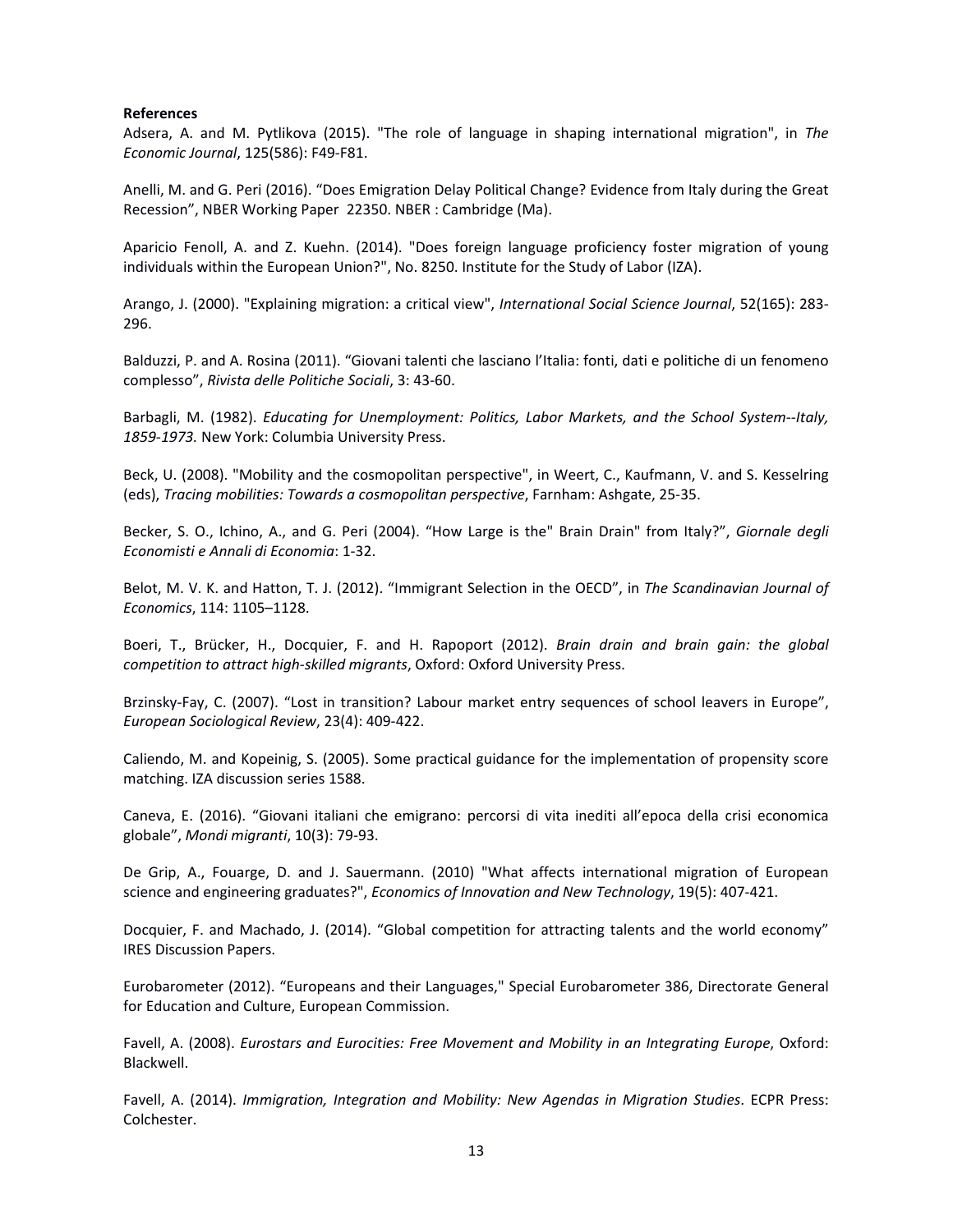Fouarge, D., and P. Ester. (2008). "How willing are Europeans to migrate? A comparison of migration intentions in Western and Eastern Europe", in Ester P., Muffels R., Schippers J. and T. Wilthagen (eds) *Innovating European Labour Markets. Dynamics and Perspectives*, Edward Elgar: Cheltenham.

Gangl, M. (2001). "European patterns of labour market entry. A dichotomy of occupationalized vs. nonoccupationalized systems?", *European Societies*, 3(4): 471‐494.

Gerhards, J. (2014). "Transnational linguistic capital: Explaining English proficiency in 27 European countries.", *International Sociology*, 29(1): 56‐74.

Impicciatore, R. (2015). "The Transition to Adulthood of the Italian Second Generation in France", *European Journal of Population*, 31(5): 529‐560.

Istat (2011). Mobilità interna e verso l'estero dei dottori di ricerca , in *Focus*, 27‐12‐2011.

Kahanec, M. (2013). "Labor mobility in an enlarged European Union", in *International handbook on the economics of migration*, 137‐152.

Kahanec, M. and B. Fabo (2013). "Migration strategies of the Crisis‐Stricken Youth in an Enlarged European Union", *Transfer: European Review Of Labor and Research*, 19(3): 365‐380.

King, R. (2015). "Migration and Southern Europe. A Center‐Periphery Dynamic?", in M. Baumeister and R. Sala (eds) *Southern Europe?: Italy, Spain, Portugal, and Greece from the 1950s until the present day*, Frankfurt am Main: Campus.

King, R., Lulle, A., Conti, F., and Mueller, D. (2016). "Eurocity London: a qualitative comparison of graduate migration from Germany, Italy and Latvia", *Comparative Migration Studies*, 4(1): 1‐22.

Koikkalainen, S; (2013). *Making It Abroad: Experiences of Highly Skilled Finns in the European Union Labour Markets*, Rovaniemi: University of Lapland.

Krings, T., Bobek, A., Moriarty, E., Salamońska, J. and J. Wickham. (2013). "Polish Migration to Ireland:'Free Movers' in the New European Mobility Space", *Journal of Ethnic and Migration Studies*, 39: 87‐103.

Massey, D.S. (1990). "Social structure, household strategies, and the cumulative causation of migration", *Population index*: 3‐26.

OECD (2015). *Education at a glance2015: OECD Indicators*, OECD Publishing.

Panichella, N. (2014). *Meridionali al Nord: migrazioni interne e società italiana dal dopoguerra ad oggi*. Bologna: Il Mulino.

Paul, R. (2013). 'Strategic Contextualisation: Free Movement, Labour Migration Policies and the Governance of Foreign Workers in Europe', *Policy Studies*, 34, 122‐141.

Raftery, A.E., and M. Hout. (1993). "Maximally maintained inequality: Expansion, reform, and opportunity in Irish education, 1921‐75.", *Sociology of education*: 41‐62.

Recchi, E. (2015). *Mobile Europe: The Theory and Practice of Free Movement in the EU*, Basingstoke: Palgrave Macmillan.

Recchi, E. and J. Salamońska (2015). "Bad Times, Good Times to Move? The Changing Landscape of Intra‐EU Migration", in Trenz, H.J., Ruzza, C. and V. Guiraudon (eds), *Europe's Prolonged Crisis. The making or the Unmaking of a Political Union*, Basingstoke: Palgrave Macmillan: 124‐147.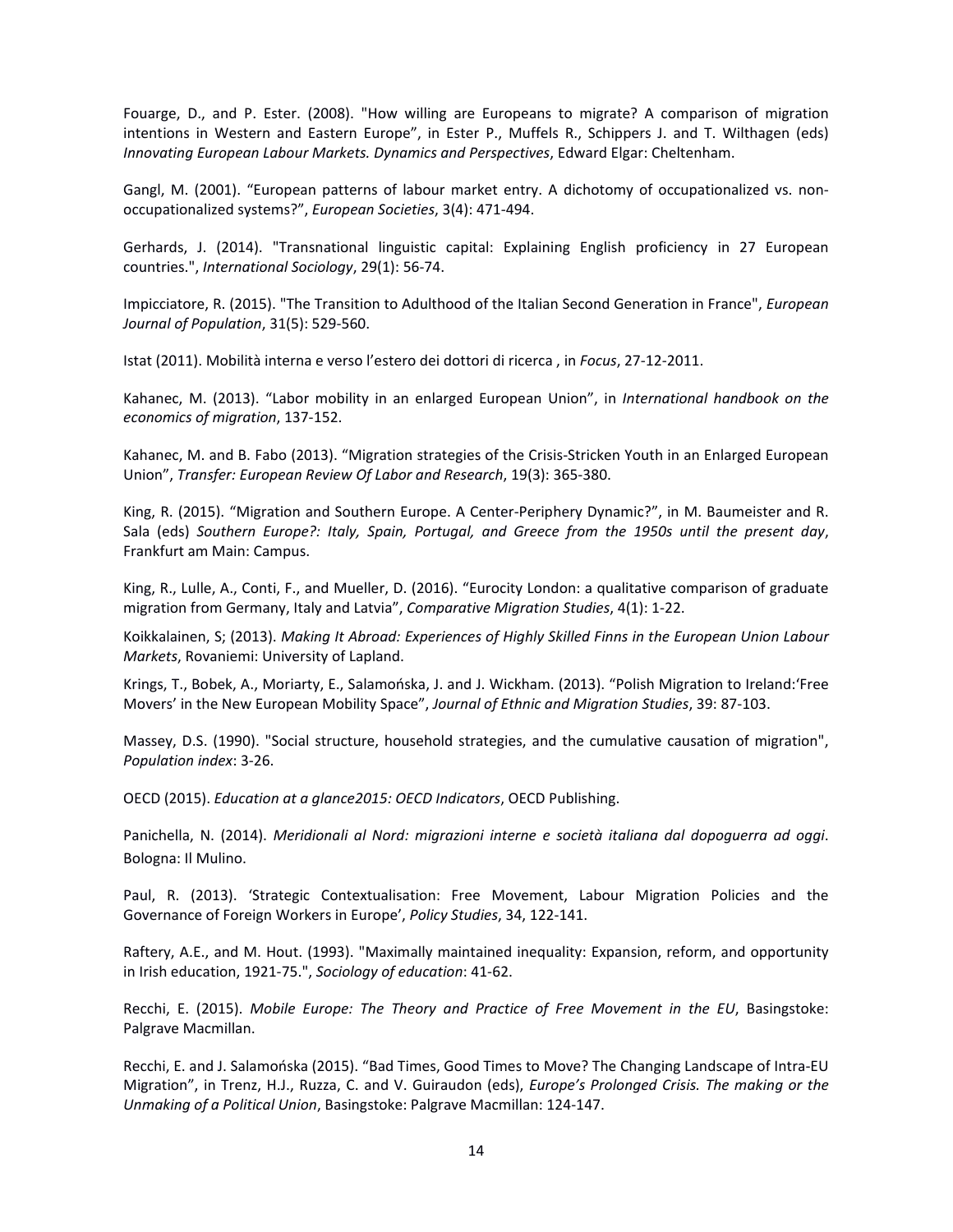Reding, V., Rehn, O. and Andor, L. (2013). *Labour Mobility: Europe's Chance to Battle the Crisis*, http://ec.europa.eu/commission\_2010‐2014/andor/headlines/articles/2013/05/20130508\_en.htm, May 8 (accessed May 21, 2013).

Rosina, A. (2014). http://www.neodemos.info/rassegnarsi-o-andarsene-la-fin-troppo-facile-scelta-deigiovani‐italiani/

Santacreu O., Albert, M.C. and E. Baldoni (2009). "Deciding to move: migration projects in an integrating Europe", in Recchi, E. and A. Favell (eds.) *Pioneers of European Integration: Citizenship and Mobility in the EU*, Cheltenham: Edward Elgar.

Scott, S (2006). "The Social Morphology of Skilled Migration: The Case of the British Middle Class in Paris", *Journal of Ethnic and Migration Studies*, 32(7): 1105‐1129.

Shaw, J. and Miller, N. (2013). "When legal worlds collide: An exploration of what happens when EU free movement law meets UK immigration law", *European Law Review,* 2: 137‐166.

Spörlein, C. and van Tubergen, F. (2014). "The occupational status of immigrants in Western and non-Western societies", *International Journal of Comparative Sociology*, 55(2): 119‐143.

Wolbers, M. H. (2007). "Patterns of labour market entry. A comparative perspective on school-to-work transitions in 11 European Countries", *Acta Sociologica*, 50(3), 189‐210.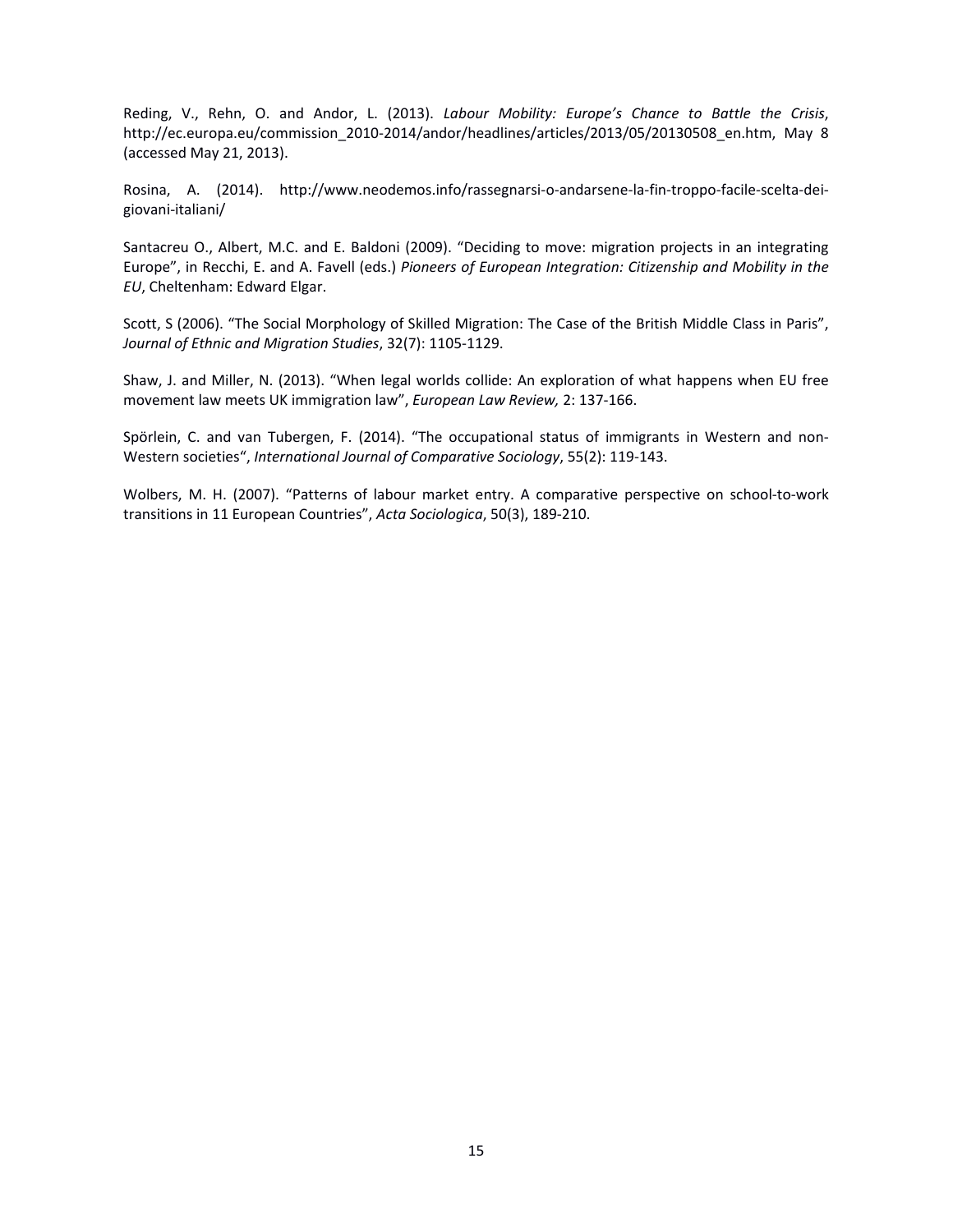| Table 1 Average net monthly earnings with and without adjustment for the PPP conversion factor, by area of residence. 2015 |  |  |
|----------------------------------------------------------------------------------------------------------------------------|--|--|
|----------------------------------------------------------------------------------------------------------------------------|--|--|

|                               | Average net monthly earnings | Average net monthly earnings adjusted for<br>the PPP conversion factor |
|-------------------------------|------------------------------|------------------------------------------------------------------------|
| Italy                         | 1,307                        | 1,743                                                                  |
| Northern Europe               | 2,289                        | 2,414                                                                  |
| Western Continental Europe    | 2,419                        | 2,723                                                                  |
| Southern Europe               | 1,376                        | 2,027                                                                  |
| Eastern Europe                | 1,351                        | 3,310                                                                  |
| Developed extra-EU countries  | 2,499                        | 2,692                                                                  |
| Developing extra-EU countries | 2,400                        | 7.645                                                                  |

Source: own elaboration on ISTAT data (2015)

### **Table 2** Distribution of graduates across countries. 2015

|                               | N      | %     |
|-------------------------------|--------|-------|
| Italy                         | 45,297 | 95.3  |
| Abroad                        | 2,237  | 4.7   |
| Northern Europe               | 625    | 1.3   |
| Western Continental Europe    | 939    | 1.9   |
| Southern Europe               | 175    | 0.4   |
| Eastern Europe                | 85     | 0.2   |
| Developed extra-EU countries  | 218    | 0.5   |
| Developing extra-EU countries | 195    | 0.4   |
| Total                         | 47,534 | 100.0 |

Source: own elaboration on ISTAT data (2015)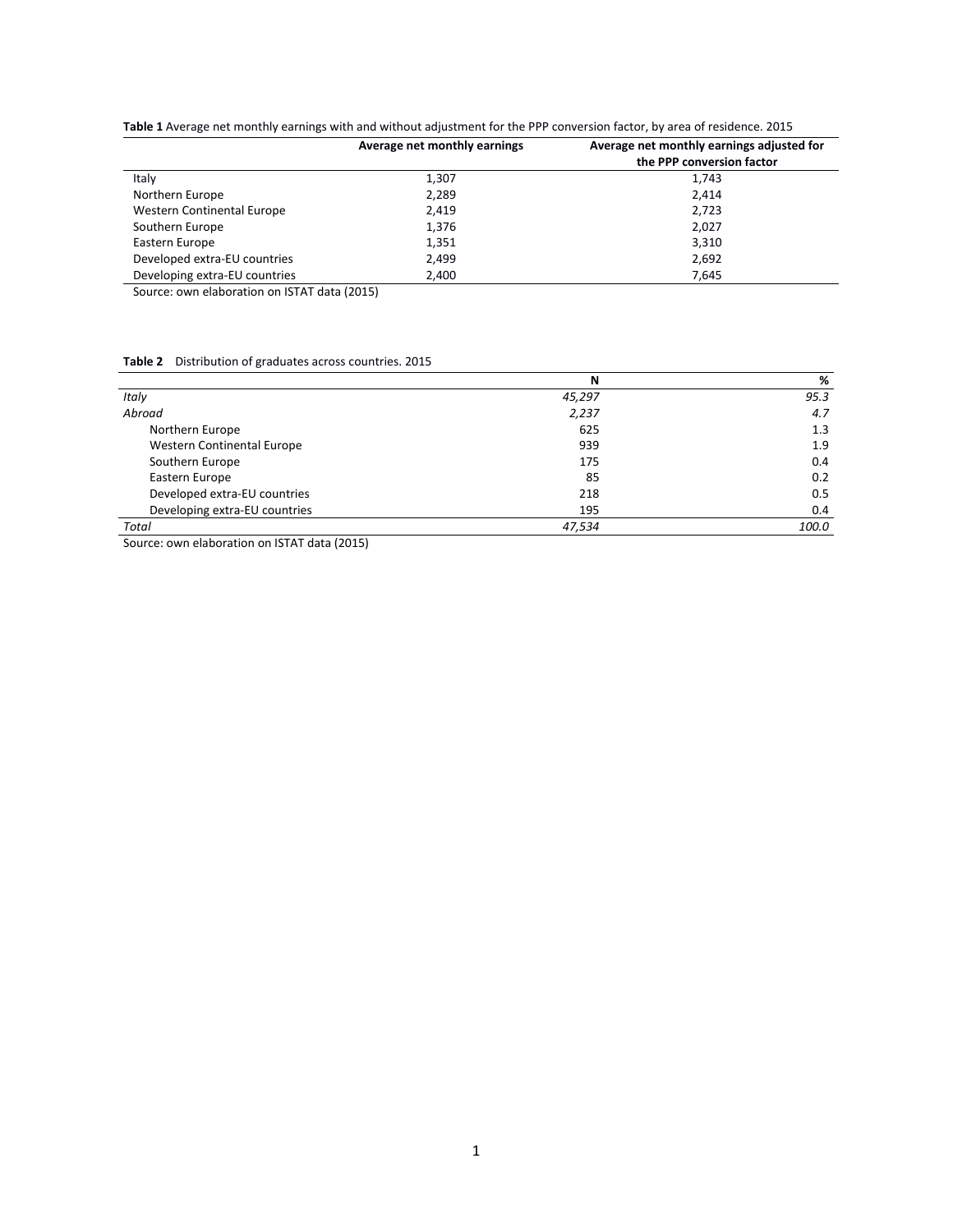|                                                     |                                 | Mod. 1                 | Mod. 2                 |
|-----------------------------------------------------|---------------------------------|------------------------|------------------------|
| Sex (Male)                                          | Female                          | $-0.016***$            | $-0.014***$            |
|                                                     |                                 | (0.002)                | (0.002)                |
| Age (Less than 25)                                  | 25-29                           | $-0.003$               | $-0.012***$            |
|                                                     |                                 | (0.002)                | (0.003)                |
|                                                     | $30+$                           | $-0.034***$            | $-0.023***$            |
|                                                     |                                 | (0.003)                | (0.004)                |
| Parents' occupational class (Manager/professional)  | Entrepreneur                    | $-0.020***$            | $-0.011$               |
|                                                     |                                 | (0.008)                | (0.008)                |
|                                                     | Clerk                           | $-0.015***$            | $-0.007***$            |
|                                                     |                                 | (0.002)                | (0.002)                |
|                                                     | Self-employed                   | $-0.009*$              | $-0.001$               |
|                                                     | Manual worker                   | (0.005)<br>$-0.027***$ | (0.005)                |
|                                                     |                                 |                        | $-0.013***$            |
|                                                     |                                 | (0.003)<br>$-0.023***$ | (0.003)<br>$-0.010***$ |
|                                                     | Unemployed/Inactive             | (0.003)                | (0.003)                |
|                                                     | Unknown                         | 0.014                  | 0.020                  |
|                                                     |                                 | (0.022)                | (0.022)                |
| Citizenship (Italian)                               | Foreign                         | $0.064***$             | $0.043***$             |
|                                                     |                                 | (0.008)                | (0.008)                |
| Residence before university (region of university)  | Other region                    | $0.015***$             | $0.008*$               |
|                                                     |                                 | (0.002)                | (0.002)                |
|                                                     | Abroad                          | $0.677***$             | $0.554***$             |
|                                                     |                                 | (0.025)                | (0.029)                |
| Type of secondary degree (Scientific lyceum)        | Classical lyceum                |                        | 0.000                  |
|                                                     |                                 |                        | (0.003)                |
|                                                     | Foreign-language lyceum         |                        | $-0.011***$            |
|                                                     |                                 |                        | (0.004)                |
|                                                     | Other lyceum                    |                        | $-0.013***$            |
|                                                     |                                 |                        | (0.003)                |
|                                                     | <b>Technical school</b>         |                        | $-0.016***$            |
|                                                     |                                 |                        | (0.003)                |
|                                                     | Vocational school               |                        | $-0.020***$            |
|                                                     |                                 |                        | (0.005)                |
| Upper secondary graduation mark                     |                                 |                        | $0.032***$             |
|                                                     |                                 |                        | (0.006)                |
| Matriculation year                                  |                                 |                        | $-0.001***$            |
|                                                     |                                 |                        | (0.001)                |
| Type of tertiary degree (Pre-reform or single-tier) | Master                          |                        | $-0.015***$            |
|                                                     |                                 |                        | (0.005)                |
|                                                     | <b>Bachelor</b>                 |                        | $-0.004$               |
|                                                     |                                 |                        | (0.004)                |
| Field of study (Humanities and Social Sciences)     | Mathematics, Physics, Chemistry |                        | $0.033***$             |
|                                                     |                                 |                        | (0.004)                |
|                                                     | ICT and Engineering             |                        | $0.014***$             |
|                                                     |                                 |                        | (0.003)                |
|                                                     | Medicine and health professions |                        | $-0.019***$            |
|                                                     |                                 |                        | (0.003)                |
|                                                     | Architecture                    |                        | $0.011**$              |
|                                                     |                                 |                        | (0.005)                |
|                                                     | <b>Economics and Statistics</b> |                        | $-0.002$               |
|                                                     |                                 |                        | (0.003)                |
|                                                     | Foreign Languages               |                        | $0.036***$             |
|                                                     |                                 |                        | (0.005)                |
|                                                     | Law                             |                        | $-0.022***$            |
|                                                     |                                 |                        | (0.003)                |
| Tertiary graduation mark (66-90)                    | 91-100                          |                        | 0.001                  |
|                                                     |                                 |                        | (0.004)                |
|                                                     | 101-105                         |                        | 0.007                  |
|                                                     |                                 |                        | (0.004)                |
|                                                     | 106-110                         |                        | 0.004                  |
|                                                     |                                 |                        |                        |

**Table 3** Determinants of migration. Logistic regression models, average marginal effects. 2015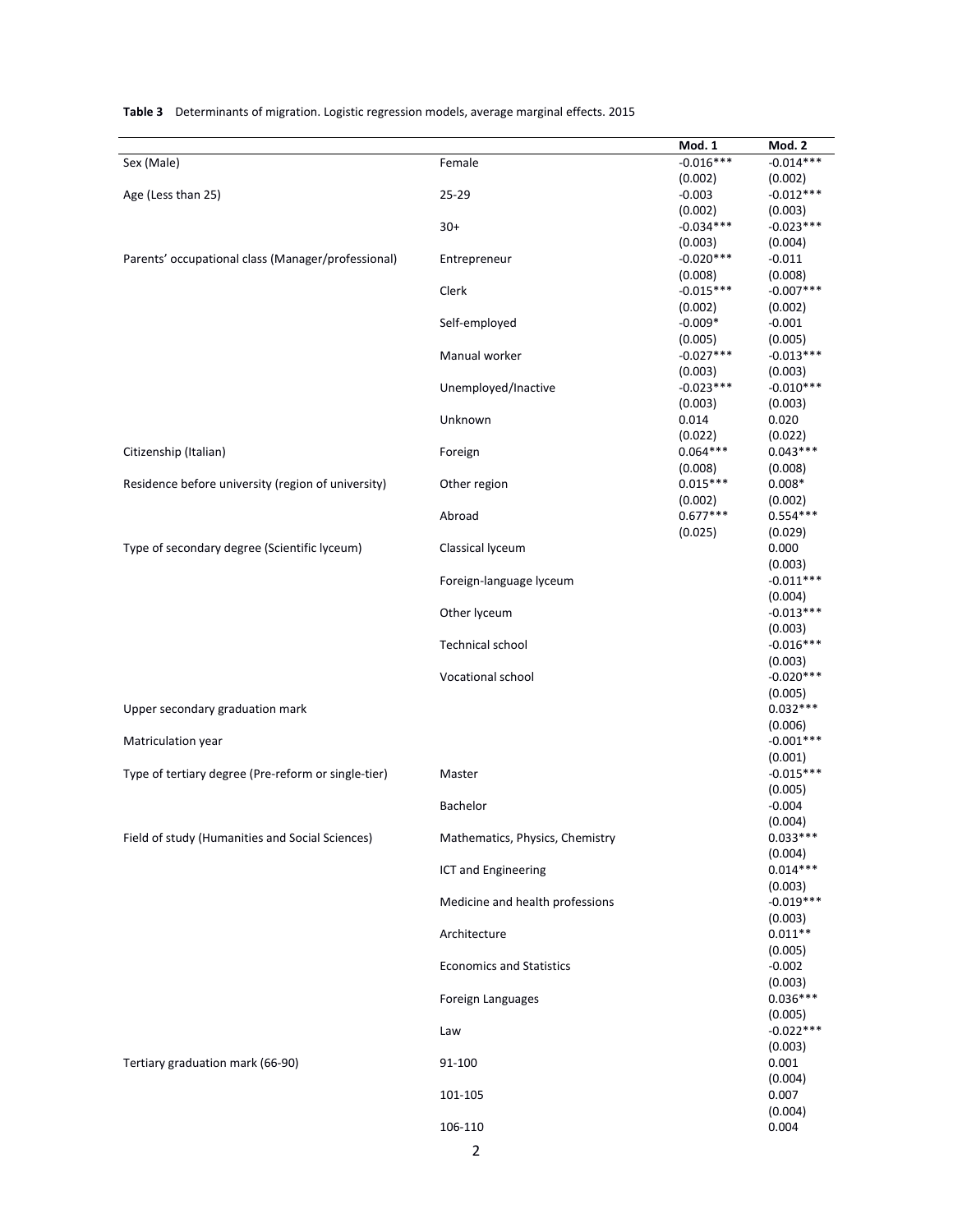|               | Mod. 1 | Mod. 2      |
|---------------|--------|-------------|
|               |        | (0.004)     |
| 110 cum laude |        | $0.021***$  |
|               |        | (0.005)     |
| North-East    |        | $-0.006**$  |
|               |        | (0.003)     |
| Centre        |        | $-0.010***$ |
|               |        | (0.003)     |
| South         |        | $-0.023***$ |
|               |        | (0.003)     |
| Yes           |        | $0.057***$  |
|               |        | (0.002)     |
| Private       |        | 0.001       |
|               |        | (0.003)     |
|               | 47,534 | 47,534      |
|               | 0.097  | 0.202       |
|               |        |             |

Source: own elaboration on ISTAT data (2015) Standard errors in parentheses

\*\*\* p<0.01, \*\* p<0.05, \* p<0.1

|  |  |  |  | Table 4 Employment condition of graduates. Multinomial logistic regression models, average marginal effects. 2015 |
|--|--|--|--|-------------------------------------------------------------------------------------------------------------------|
|--|--|--|--|-------------------------------------------------------------------------------------------------------------------|

|                           |                               | <b>Student</b> | Unemployed | Employed    |
|---------------------------|-------------------------------|----------------|------------|-------------|
| Current residence (Italy) | Northern Europe               | $0.075***$     | $-0.016$   | $-0.038**$  |
|                           |                               | (0.014)        | (0.010)    | (0.017)     |
|                           | Western Continental Europe    | $0.115***$     | $-0.014$   | $-0.095***$ |
|                           |                               | (0.013)        | (0.009)    | (0.015)     |
|                           | Southern Europe               | $0.098***$     | $-0.002$   | $-0.114***$ |
|                           |                               | (0.029)        | (0.019)    | (0.034)     |
|                           | Eastern Europe                | $-0.063**$     | $-0.011$   | 0.046       |
|                           |                               | (0.026)        | (0.027)    | (0.044)     |
|                           | Developed extra-EU countries  | $0.068***$     | $-0.010$   | $-0.110***$ |
|                           |                               | (0.024)        | (0.018)    | (0.032)     |
|                           | Developing extra-EU countries | $-0.017$       | 0.021      | 0.000       |
|                           |                               | (0.022)        | (0.017)    | (0.031)     |
| <b>Observations</b>       |                               |                | 47,534     |             |
| Pseudo R2                 |                               |                | 0,095      |             |
|                           |                               |                |            |             |

Source: own elaboration on Istat data (2015) Standard errors in parentheses

\*\*\* p<0.01, \*\* p<0.05, \* p<0.1

|  |  |  |  | Table 5 Returns to migration. Standard regression and propensity score matching estimate. 2015 |
|--|--|--|--|------------------------------------------------------------------------------------------------|
|--|--|--|--|------------------------------------------------------------------------------------------------|

|                                       |           | <b>Standard regression</b> | <b>Propensity score matching</b><br>(ATT estimates) |
|---------------------------------------|-----------|----------------------------|-----------------------------------------------------|
| Earnings <sup>a</sup>                 | Coef      | $0.368***$                 | $0.362***$                                          |
|                                       | SE        | (0.020)                    | (0.020)                                             |
| Subjective overeducation <sup>a</sup> | Coef      | 0.012                      | $0.051***$                                          |
|                                       | <b>SE</b> | (0.012)                    | (0.015)                                             |
| Skilled Employment <sup>a</sup>       | Coef      | $0.055***$                 | $0.068***$                                          |
|                                       | <b>SE</b> | (0.012)                    | (0.015)                                             |
| Career prospects <sup>a</sup>         | Coef      | $0.192***$                 | $0.204***$                                          |
|                                       | SE        | (0.012)                    | (0.014)                                             |

Source: own elaboration on ISTAT data (2015)

\*\*\* p<0.01, \*\* p<0.05, \* p<0.1

Note: <sup>a</sup> ≤ 5 observations off support in the propensity score estimates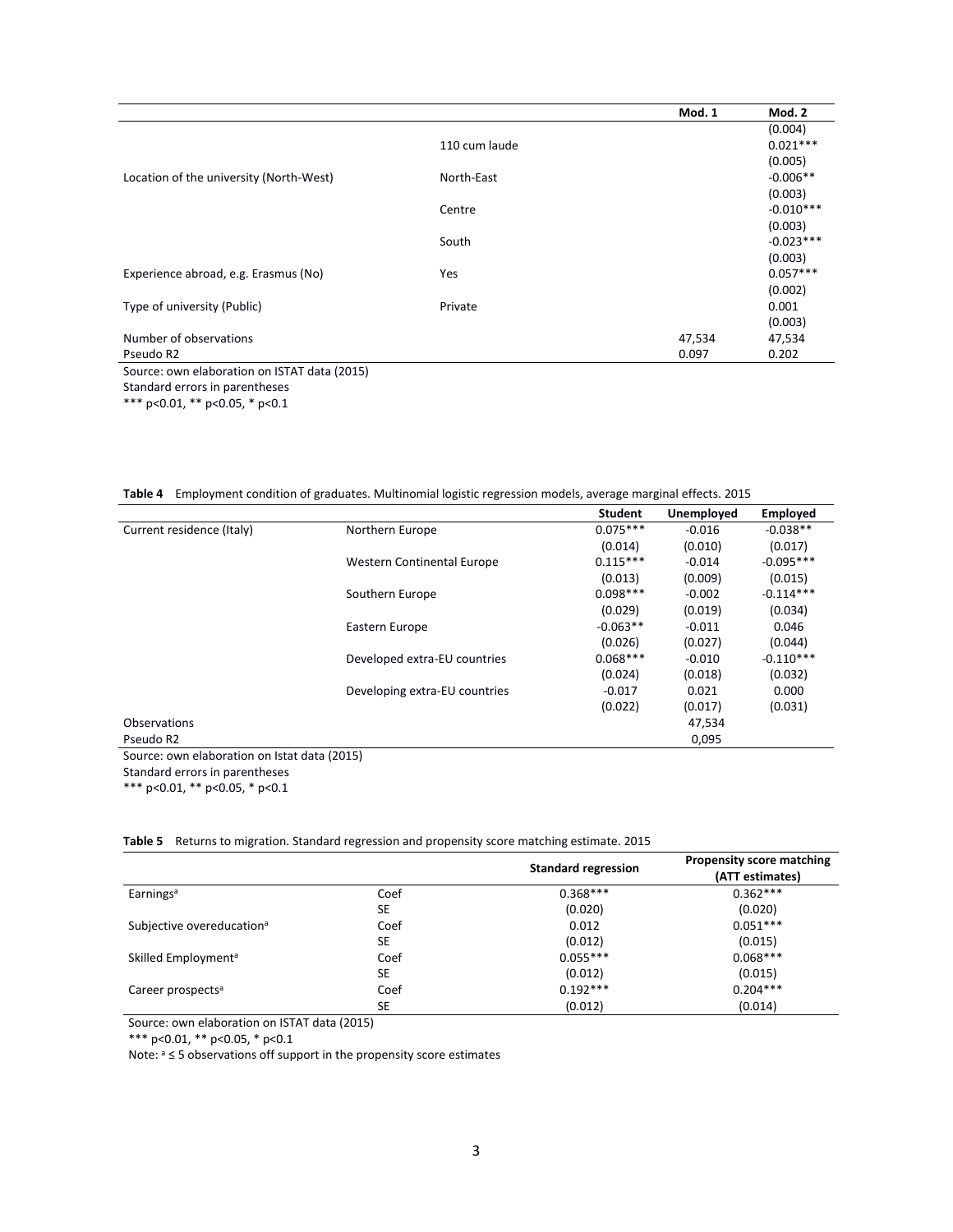# **Appendix**

|                                                     |                                 | <b>Student</b>         | Unemployed             | Employed              |
|-----------------------------------------------------|---------------------------------|------------------------|------------------------|-----------------------|
| Current residence (Italy)                           | Northern Europe                 | $0.075***$             | $-0.016$               | $-0.038**$            |
|                                                     |                                 | (0.014)                | (0.010)                | (0.017)               |
|                                                     | Western Continental Europe      | $0.115***$             | $-0.014$               | $-0.095***$           |
|                                                     |                                 | (0.013)                | (0.009)                | (0.015)               |
|                                                     | Southern Europe                 | $0.098***$             | $-0.002$               | $-0.114***$           |
|                                                     |                                 | (0.029)                | (0.019)                | (0.034)               |
|                                                     | Eastern Europe                  | $-0.063**$             | $-0.011$               | 0.046                 |
|                                                     |                                 | (0.026)                | (0.027)                | (0.044)               |
|                                                     | Developed extra-EU countries    | $0.068***$             | $-0.010$               | $-0.110***$           |
|                                                     |                                 | (0.024)                | (0.018)                | (0.032)               |
|                                                     | Developing extra-EUcountries    | $-0.017$               | $-0.021$               | 0.000                 |
|                                                     |                                 | (0.022)                | (0.017)                | (0.031)               |
| Sex (Male)                                          | Female                          | $-0.011***$            | $0.021***$             | $-0.031***$           |
|                                                     |                                 | (0.003)                | (0.003)                | (0.004)               |
| Age (Less than 25)                                  | 25-29                           | $-0.002$               | $-0.001$               | 0.004                 |
|                                                     |                                 | (0.005)                | (0.004)                | (0.006)               |
|                                                     | $30+$                           | $-0.115***$            | $-0.026***$            | $0.140***$            |
|                                                     |                                 | (0.005)                | (0.004)                | (0.007)               |
| Parents' occupational class (Manager)               | Entrepreneur                    | $-0.045***$            | $-0.017*$              | $0.038**$             |
|                                                     |                                 | (0.013)                | (0.010)                | (0.017)               |
|                                                     | Clerk                           | $-0.023***$            | $0.005*$               | $0.017***$            |
|                                                     |                                 | (0.004)                | (0.003)                | (0.005)               |
|                                                     | Self-employed                   | $-0.030***$            | 0.001                  | $0.024**$             |
|                                                     |                                 | (0.008)                | (0.006)                | (0.010)               |
|                                                     | Manual worker                   | $-0.027***$            | $0.018***$             | $-0.002$              |
|                                                     |                                 | (0.005)                | (0.004)                | (0.006)               |
|                                                     | Unemployed/Inactive             | $-0.019***$            | $-0.004$               | 0.009                 |
|                                                     |                                 | (0.005)                | (0.004)<br>$0.031***$  | (0.006)               |
| Citizenship (Italian)                               | Foreign                         | 0.002                  |                        | $-0.043**$            |
|                                                     |                                 | (0.015)                | (0.011)                | (0.019)               |
| Residence before university (Region of Athenaeum)   | Other region                    | $0.013***$             | $0.009***$             | $-0.023***$           |
|                                                     |                                 | (0.004)                | (0.003)                | (0.005)               |
|                                                     | Abroad                          | 0.018                  | 0.018                  | $-0.040*$             |
|                                                     |                                 | (0.015)<br>$-0.027***$ | (0.016)                | (0.022)<br>$0.047***$ |
| Type of secondary degree (Scientific lyceum)        | Classical lyceum                |                        | $-0.009**$             |                       |
|                                                     |                                 | (0.005)                | (0.004)                | (0.006)               |
|                                                     | Foreign-language lyceum         | $-0.063***$            | $-0.005$               | $0.080***$            |
|                                                     |                                 | (0.007)<br>$-0.081***$ | (0.006)                | (0.010)<br>$0.094***$ |
|                                                     | Other lyceum                    |                        | $-0.006$               |                       |
|                                                     |                                 | (0.006)<br>$-0.066***$ | (0.005)                | (0.008)               |
|                                                     | <b>Technical school</b>         |                        | $-0.010**$             | $0.087***$            |
|                                                     |                                 | (0.006)<br>$-0.090***$ | (0.004)                | (0.007)<br>$0.091***$ |
|                                                     | Vocational school               |                        | 0.003                  |                       |
|                                                     | Other school                    | (0.008)<br>$-0.019$    | (0.007)<br>$-0.007$    | (0.010)<br>0.013      |
|                                                     |                                 | (0.027)                | (0.020)                | (0.034)               |
|                                                     |                                 | $0.002***$             | $-0.001***$            | $-0.001***$           |
| Upper secondary graduation mark                     |                                 |                        |                        |                       |
|                                                     |                                 | (0.000)<br>$-0.009***$ | (0.000)<br>$-0.005***$ | (0.000)<br>$0.019***$ |
| Matriculation year                                  |                                 | (0.001)                | (0.001)                | (0.001)               |
| Type of tertiary degree (Pre-reform or single-tier) |                                 | $-0.111***$            | $0.040***$             | $0.057***$            |
|                                                     | Master                          | (0.008)                | (0.005)                | (0.010)               |
|                                                     | Bachelor                        | $-0.042***$            | $0.011***$             | $0.023***$            |
|                                                     |                                 | (0.007)                | (0.004)                | (0.008)               |
| Field of study (Humanities and Social Sciences)     | Mathematics, Physics, Chemistry | $0.102***$             | 0.006                  | $-0.100***$           |
|                                                     |                                 |                        |                        |                       |
|                                                     |                                 | (0.006)<br>$0.012**$   | (0.005)<br>$-0.034***$ | (0.008)<br>$0.053***$ |
|                                                     | ICT and Engineering             |                        |                        |                       |
|                                                     |                                 | (0.005)<br>$0.035***$  | (0.004)<br>$-0.030***$ | (0.007)<br>$0.018***$ |
|                                                     | Medicine and health professions |                        |                        |                       |

**Table A1** Employment condition of graduates. Multinomial logistic regression models, average marginal effects. Full results. 2015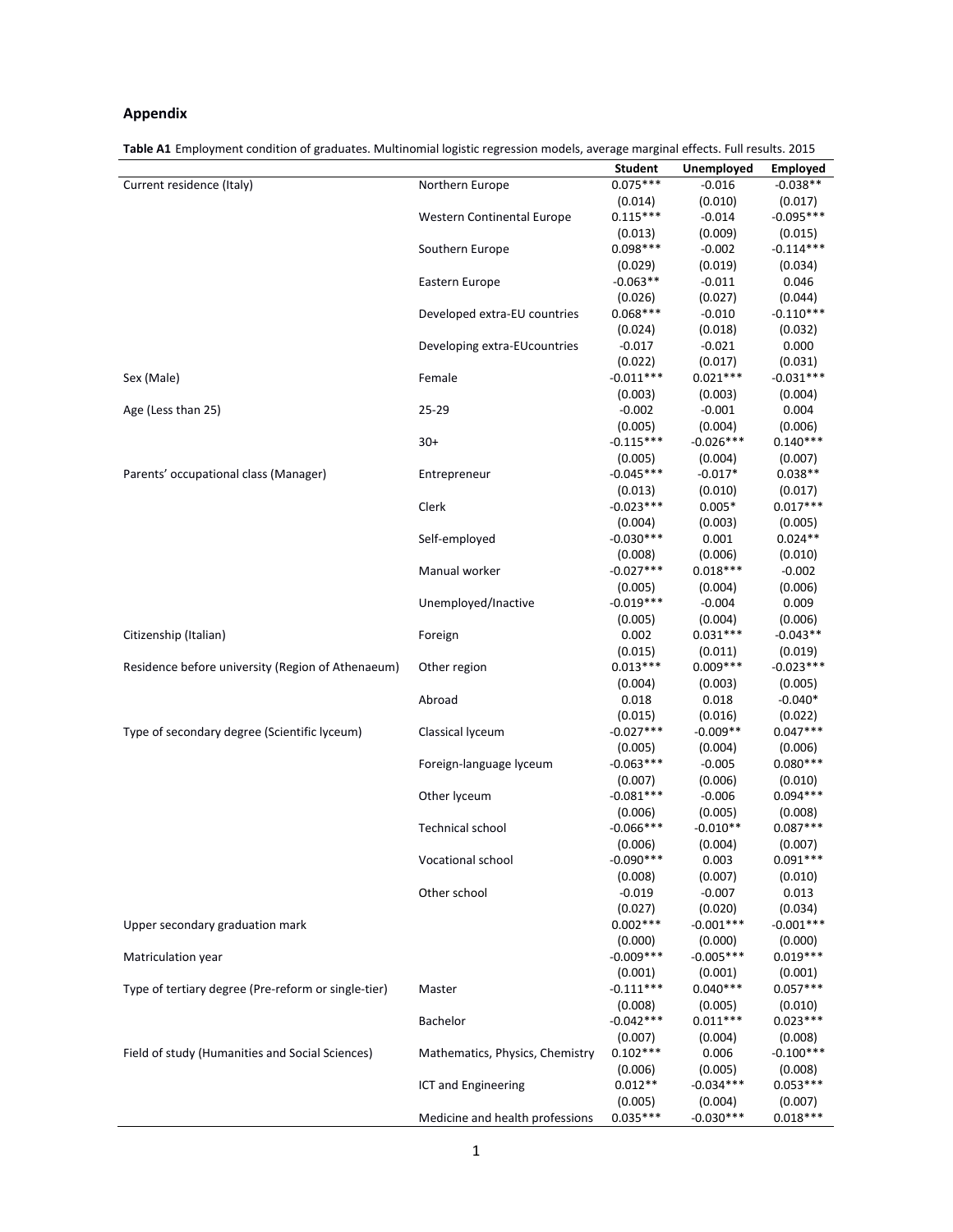|                                              |                                 | <b>Student</b> | Unemployed  | Employed    |
|----------------------------------------------|---------------------------------|----------------|-------------|-------------|
|                                              |                                 | (0.005)        | (0.004)     | (0.007)     |
|                                              | Architecture                    | $-0.078***$    | $-0.003$    | $0.086***$  |
|                                              |                                 | (0.005)        | (0.007)     | (0.010)     |
|                                              | <b>Economics and Statistics</b> | $-0.017***$    | $-0.010**$  | $0.045***$  |
|                                              |                                 | (0.006)        | (0.004)     | (0.007)     |
|                                              | Foreign Languages               | $-0.016**$     | 0.009       | 0.004       |
|                                              |                                 | (0.007)        | (0.007)     | (0.010)     |
|                                              | Law                             | $-0.037***$    | $0.040***$  | $-0.029***$ |
|                                              |                                 | (0.005)        | (0.006)     | (0.008)     |
| Tertiary graduation mark (66-90)             | 91-100                          | $-0.008$       | $-0.004$    | $0.014*$    |
|                                              |                                 | (0.006)        | (0.005)     | (0.008)     |
|                                              | 101-105                         | $-0.005$       | $-0.007$    | $0.016*$    |
|                                              |                                 | (0.006)        | (0.006)     | (0.009)     |
|                                              | 106-110                         | $0.017***$     | $-0.014**$  | $-0.002$    |
|                                              |                                 | (0.007)        | (0.006)     | (0.009)     |
|                                              | 110 cum laude                   | $0.054***$     | $-0.016***$ | $-0.031***$ |
|                                              |                                 | (0.007)        | (0.006)     | (0.009)     |
| Location of the athenaeum (North-West)       | North-East                      | $0.017***$     | $0.007**$   | $-0.031***$ |
|                                              |                                 | (0.004)        | (0.003)     | (0.005)     |
|                                              | Centre                          | $0.027***$     | $0.031***$  | $-0.075***$ |
|                                              |                                 | (0.004)        | (0.003)     | (0.006)     |
|                                              | South                           | $0.048***$     | $0.072***$  | $-0.158***$ |
|                                              |                                 | (0.004)        | (0.004)     | (0.005)     |
| Experience abroad, e.g. Erasmus (No)         | Yes                             | $0.023***$     | $-0.014***$ | 0.002       |
|                                              |                                 | (0.005)        | (0.005)     | (0.007)     |
| Type of university (public)                  | Private                         | $-0.006$       | $-0.010**$  | 0.012       |
|                                              |                                 | (0.006)        | (0.005)     | (0.008)     |
| Observations                                 |                                 | 47,534         | 47,534      | 47,534      |
| Pseudo R2                                    |                                 |                | 0.095       |             |
| Source: own elaboration on ISTAT data (2015) |                                 |                |             |             |

Source: own elaboration on ISTAT data (2015)

Standard errors in parentheses

\*\*\* p<0.01, \*\* p<0.05, \* p<0.1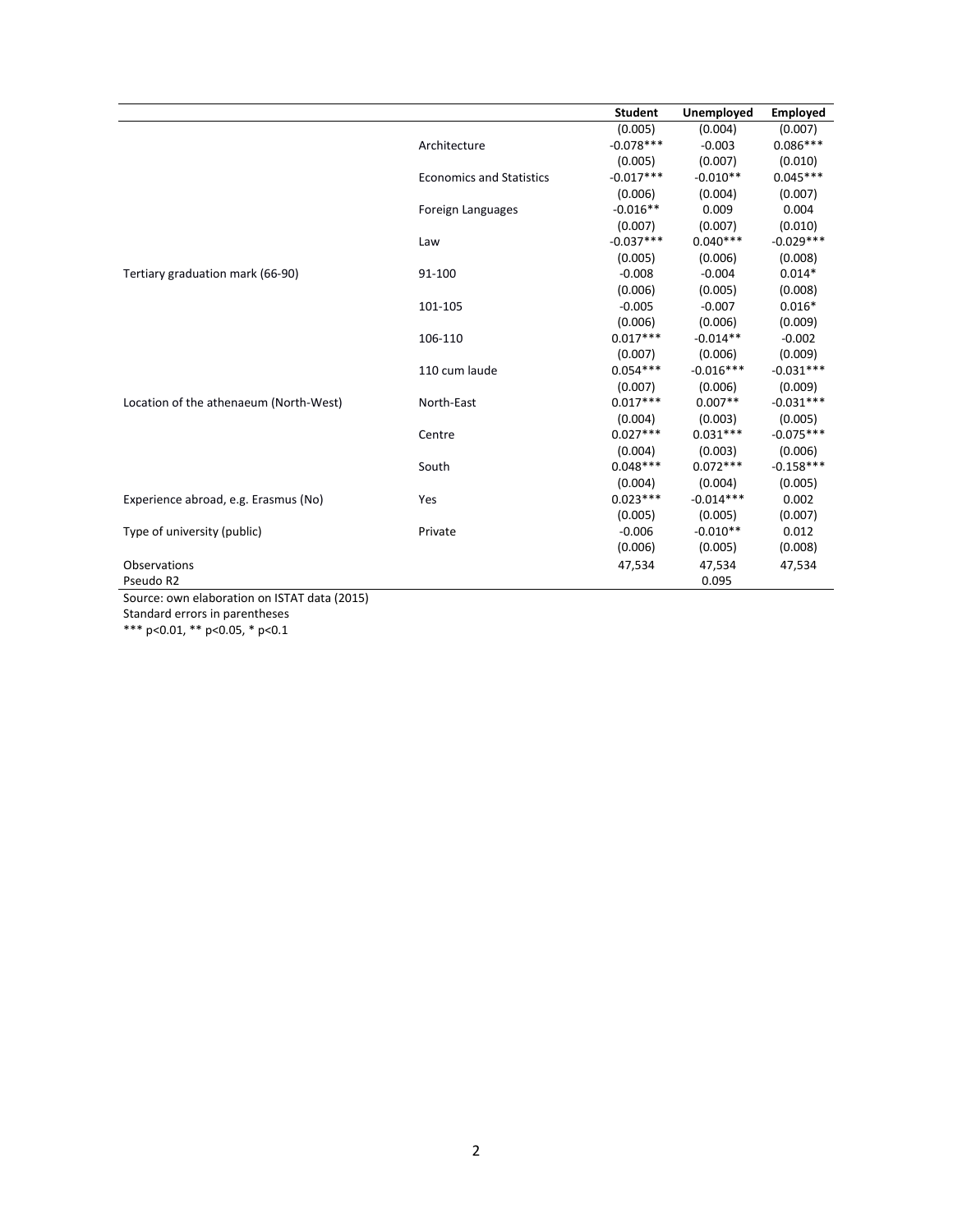#### **Table A2** Returns to migration, full results. 2015

|                                                   |                                   | Earnings <sup>a</sup> | Overeducation <sup>b</sup> | Skilled Employment <sup>b</sup> | <b>Satisfaction</b> b |
|---------------------------------------------------|-----------------------------------|-----------------------|----------------------------|---------------------------------|-----------------------|
| Current residence (Italy)                         | Northern Europe                   | $0.277***$            | $0.044**$                  | 0.023                           | $0.302***$            |
|                                                   |                                   | (0.034)               | (0.021)                    | (0.020)                         | (0.024)               |
|                                                   | <b>Western Continental Europe</b> | $0.357***$            | $-0.014$                   | $0.055***$                      | $0.175***$            |
|                                                   |                                   | (0.030)               | (0.018)                    | (0.018)                         | (0.021)               |
|                                                   | Southern Europe                   | $0.161**$             | $0.096**$                  | 0.032                           | 0.065                 |
|                                                   |                                   | (0.069)               | (0.045)                    | (0.041)                         | (0.047)               |
|                                                   | Eastern Europe                    | $0.401***$            | 0.019                      | 0.067                           | $0.139**$             |
|                                                   |                                   | (0.087)               | (0.053)                    | (0.050)                         | (0.060)               |
|                                                   | Developed extra-EU countries      | $0.429***$            | 0.043                      | $0.118***$                      | $0.179***$            |
|                                                   |                                   | (0.062)               | (0.039)                    | (0.038)                         | (0.044)               |
|                                                   | Developing extra-EUcountries      | $0.759***$            | $-0.068**$                 | $0.115***$                      | $0.301***$            |
|                                                   |                                   | (0.058)               | (0.031)                    | (0.035)                         | (0.040)               |
| Sex (Male)                                        | Female                            | $-0.009$              | $-0.016***$                | $-0.021***$                     | $-0.043***$           |
|                                                   |                                   | (0.008)               | (0.006)                    | (0.005)                         | (0.005)               |
| Age (Less than 25)                                | 25-29                             | $-0.010$              | 0.003                      | $0.052***$                      | $-0.041***$           |
|                                                   |                                   | (0.011)               | (0.007)                    | (0.007)                         | (0.007)               |
|                                                   | $30+$                             | $0.162***$            | 0.015                      | $0.076***$                      | $-0.087***$           |
|                                                   |                                   | (0.015)               | (0.012)                    | (0.010)                         | (0.010)               |
| Parents' occupational class (Manager)             | Entrepreneur                      | $-0.036$              | $0.056**$                  | $-0.017$                        | $0.082***$            |
|                                                   |                                   | (0.034)               | (0.025)                    | (0.021)                         | (0.023)               |
|                                                   | Clerk                             | 0.007                 | $0.013**$                  | $-0.049***$                     | 0.004                 |
|                                                   |                                   | (0.009)               | (0.006)                    | (0.006)                         | (0.006)               |
|                                                   | Self-employed                     | $-0.045**$            | $0.027**$                  | $-0.019$                        | $0.023*$              |
|                                                   |                                   | (0.019)               | (0.014)                    | (0.012)                         | (0.013)               |
|                                                   | Manual worker                     | $-0.007$              | $0.018**$                  | $-0.050***$                     | $-0.025***$           |
|                                                   |                                   | (0.012)               | (0.008)                    | (0.007)                         | (0.008)               |
|                                                   | Unemployed/Inactive               | $-0.033***$           | $0.023***$                 | $-0.017**$                      | $0.014*$              |
|                                                   |                                   | (0.012)               | (0.009)                    | (0.008)                         | (0.008)               |
| Citizenship (Italian)                             | Foreign                           | $-0.014$              | $-0.051*$                  | 0.013                           | $-0.001$              |
|                                                   |                                   | (0.037)               | (0.026)                    | (0.023)                         | (0.024)               |
| Residence before university (Region of Athenaeum) | Other region                      | 0.003                 | 0.002                      | $-0.002$                        | $0.016***$            |
|                                                   |                                   | (0.009)               | (0.006)                    | (0.005)                         | (0.006)               |
|                                                   | Abroad                            | 0.022                 | $-0.005$                   | $-0.009$                        | 0.000                 |
|                                                   |                                   | (0.044)               | (0.028)                    | (0.026)                         | (0.027)               |
| Type of secondary degree (Scientific lyceum)      | Classical lyceum                  | $0.037***$            | $-0.008$                   | $-0.033***$                     | $-0.003$              |
|                                                   |                                   | (0.012)               | (0.008)                    | (0.007)                         | (0.008)               |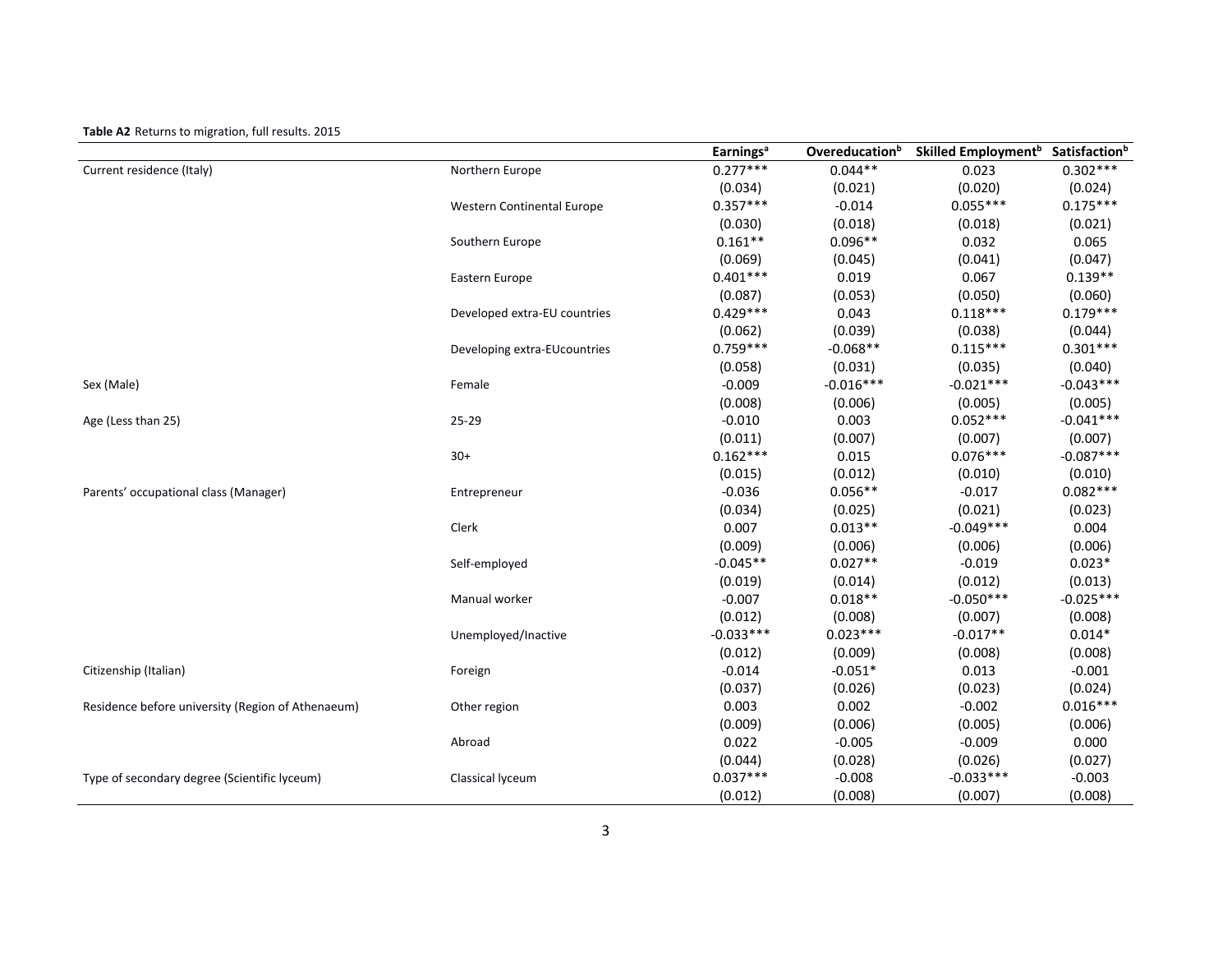|                                                     |                                 | <b>Earnings<sup>a</sup></b> | Overeducation <sup>b</sup> | Skilled Employment <sup>b</sup> Satisfaction <sup>b</sup> |             |
|-----------------------------------------------------|---------------------------------|-----------------------------|----------------------------|-----------------------------------------------------------|-------------|
|                                                     | Foreign-language lyceum         | $-0.011$                    | 0.020                      | $-0.051***$                                               | 0.004       |
|                                                     |                                 | (0.019)                     | (0.013)                    | (0.012)                                                   | (0.013)     |
|                                                     | Other lyceum                    | $0.082***$                  | $0.027**$                  | 0.010                                                     | $-0.014$    |
|                                                     |                                 | (0.017)                     | (0.012)                    | (0.010)                                                   | (0.011)     |
|                                                     | <b>Technical school</b>         | $0.041***$                  | $0.036***$                 | $-0.083***$                                               | $-0.001$    |
|                                                     |                                 | (0.014)                     | (0.009)                    | (0.008)                                                   | (0.009)     |
|                                                     | Vocational school               | 0.030                       | $0.028*$                   | $-0.111***$                                               | 0.013       |
|                                                     |                                 | (0.020)                     | (0.015)                    | (0.013)                                                   | (0.013)     |
|                                                     | Other school                    | $-0.207***$                 | $0.098**$                  | $-0.044$                                                  | $-0.019$    |
|                                                     |                                 | (0.064)                     | (0.048)                    | (0.040)                                                   | (0.041)     |
| Upper secondary graduation mark                     |                                 | $0.001***$                  | $-0.001***$                | $0.002***$                                                | 0.000       |
|                                                     |                                 | (0.000)                     | (0.000)                    | (0.000)                                                   | (0.000)     |
| Matriculation year                                  |                                 | $0.025***$                  | $-0.027***$                | $0.022***$                                                | $0.013***$  |
|                                                     |                                 | (0.002)                     | (0.002)                    | (0.001)                                                   | (0.002)     |
| Type of tertiary degree (Pre-reform or single-tier) | Master                          | $-0.035*$                   | $0.198***$                 | $-0.352***$                                               | $-0.098***$ |
|                                                     |                                 | (0.018)                     | (0.009)                    | (0.010)                                                   | (0.013)     |
|                                                     | Bachelor                        | $-0.034**$                  | $0.329***$                 | $-0.544***$                                               | $-0.085***$ |
|                                                     |                                 | (0.016)                     | (0.008)                    | (0.009)                                                   | (0.011)     |
| Field of study (Humanities and Social Sciences)     | Mathematics, Physics, Chemistry | $0.083***$                  | $-0.165***$                | $0.101***$                                                | $0.030***$  |
|                                                     |                                 | (0.015)                     | (0.011)                    | (0.009)                                                   | (0.009)     |
|                                                     | ICT and Engineering             | $0.160***$                  | $-0.266***$                | $0.226***$                                                | $0.070***$  |
|                                                     |                                 | (0.014)                     | (0.010)                    | (0.008)                                                   | (0.009)     |
|                                                     | Medicine and health professions | $0.167***$                  | $-0.420***$                | $-0.164***$                                               | $-0.002$    |
|                                                     |                                 | (0.013)                     | (0.007)                    | (0.009)                                                   | (0.008)     |
|                                                     | Architecture                    | $-0.248***$                 | $-0.081***$                | $0.167***$                                                | 0.014       |
|                                                     |                                 | (0.021)                     | (0.016)                    | (0.014)                                                   | (0.013)     |
|                                                     | <b>Economics and Statistics</b> | $0.064***$                  | $-0.107***$                | $-0.048***$                                               | $0.118***$  |
|                                                     |                                 | (0.013)                     | (0.011)                    | (0.008)                                                   | (0.009)     |
|                                                     | Foreign Languages               | $0.035*$                    | $0.047***$                 | $-0.048***$                                               | $-0.000$    |
|                                                     |                                 | (0.019)                     | (0.015)                    | (0.012)                                                   | (0.012)     |
|                                                     | Law                             | $-0.333***$                 | $-0.131***$                | 0.002                                                     | $0.064***$  |
|                                                     |                                 | (0.016)                     | (0.013)                    | (0.010)                                                   | (0.010)     |
|                                                     | 91-100                          | $-0.035**$                  | $-0.002$                   | $-0.005$                                                  | $-0.018*$   |
| Tertiary graduation mark (66-90)                    |                                 | (0.015)                     | (0.011)                    | (0.010)                                                   | (0.010)     |
|                                                     | 101-105                         | $-0.036**$                  | $-0.014$                   | 0.010                                                     | $-0.031***$ |
|                                                     |                                 | (0.016)                     | (0.012)                    | (0.011)                                                   | (0.011)     |
|                                                     | 106-110                         | $-0.020$                    | $-0.039***$                | 0.017                                                     | $-0.030***$ |